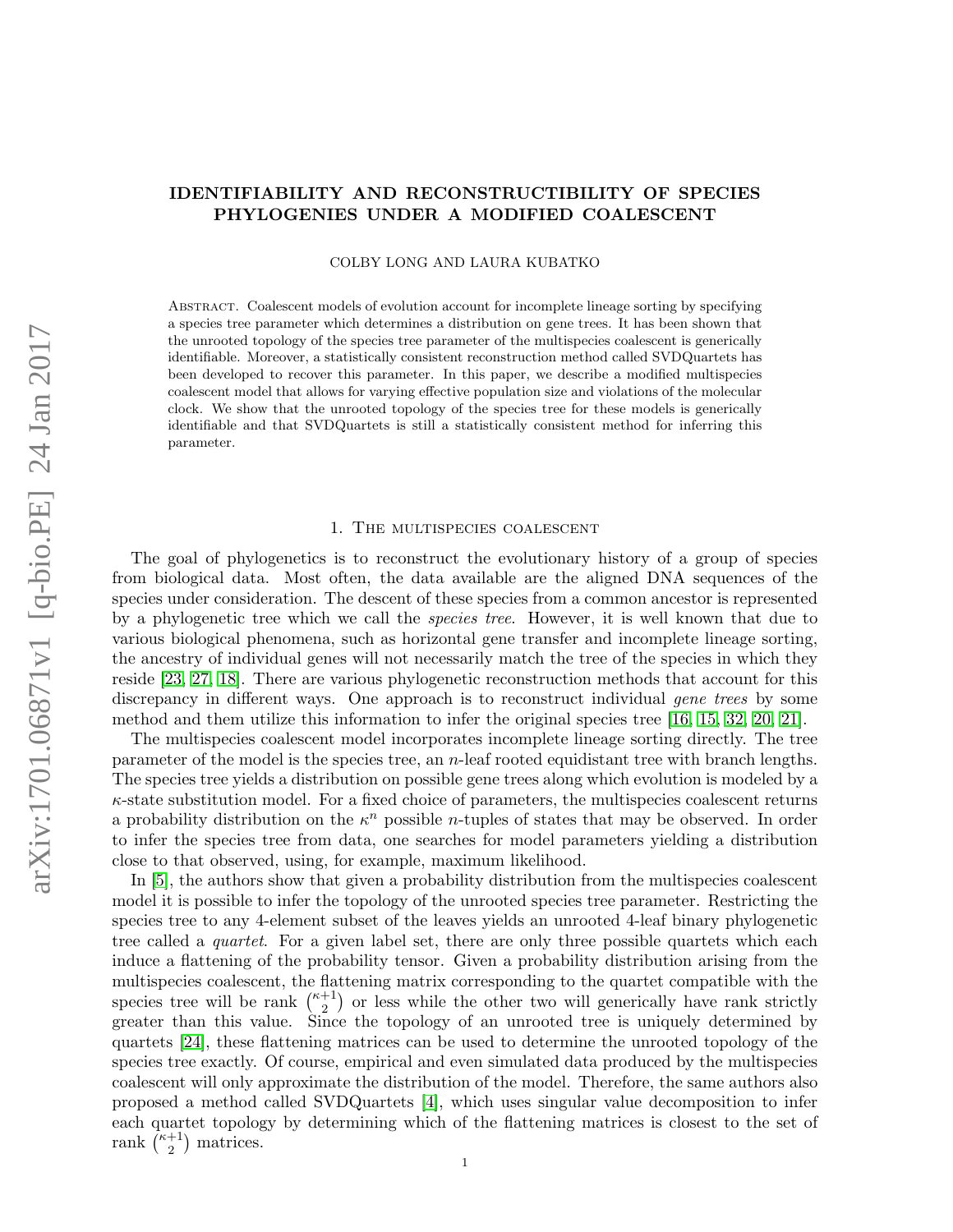### 2 COLBY LONG AND LAURA KUBATKO

The method of SVDQuartets offers several advantages over other existing phylogenetic reconstruction methods. It is statistically consistent, accounts for incomplete lineage sorting, and is computationally much less expensive than Bayesian methods achieving the same level of accuracy. It is often under-appreciated that this reconstruction method can be used to recover the species tree for several different underlying nucleotide substitution models without any modifications. It was shown in [\[5\]](#page-16-0) that the method of SVDQuartets is statistically consistent if the underlying model for the evolution of sequence data along the gene trees is the 4-state general time-reversible (GTR) model or any of the commonly used submodels thereof (e.g., JC69, K2P, K3P, F81, HKY85, TN93). Thus, the method does not require any a priori assumptions about the underlying nucleotide substitution process other than time-reversibility.

In this paper, we show that the method of SVDQuartets has more theoretical robustness even than has already been shown. We will specifically focus on the case where the underlying nucleotide substitution model is one of the the 4-state models most widely used in phylogenetics. We describe several modifications to the classical multispecies coalescent model to allow for more realistic mechanisms of evolution. For example, we remove the assumption of a molecular clock by removing the restriction that the species tree be equidistant. We also allow the effective population size to vary on each branch and show how these two relaxations together can be interpreted as a scaling of certain rate matrices in the gene trees. Remarkably, we show that the unrooted species tree of these modified models is still identifiable and that SVDQuartets is a statistically consistent reconstruction method for these modified models. Thus, despite the introduction of several parameters, effective and efficient methods for reconstructing the species tree of these modified coalescent models are already available off the shelf and implemented in PAUP<sup>∗</sup> [\[25\]](#page-17-9).

In Section [2,](#page-1-0) we review the classical multispecies coalescent model and discuss some of its limitations in modeling certain biological phenomena. We then describe several modifications to the classical model to remedy these weaknesses. In Section [3,](#page-6-0) we establish the theoretical properties of identifiability for these families of modified coalescent models. Finally, in Section [4,](#page-15-0) we describe why SVDQuartets is a strong candidate for reconstructing the species tree of these models and propose several other modifications that we might make to the multispecies coalescent.

### 2. The multispecies Coalescent

<span id="page-1-0"></span>2.1. Coalescent Models of Evolution. In this section, we briefly review the multispecies coalescent model and explain how the model yields a probability distribution on nucleotide site patterns. As our main results will parallel those found in [\[5\]](#page-16-0), we will import much of the notation from that paper and refer the reader there for a more thorough description of the model.

The Wright-Fisher model from population genetics models the convergence of multiple lineages backwards in time toward a common ancestor. Beginning with  $j$  lineages from the current generation, the model assumes discrete generations with constant effective population size N. In each generation, each lineage is assigned a parent uniformly from the previous generation. For diploid species, there are  $2N$  copies of each gene in each generation, and thus the probability of selecting any particular gene as a parent is  $\frac{1}{2N}$ . Two lineages are said to coalesce when they select the same parent in a particular generation.

As an example, if we begin with two lineages in the same species, the probability they have the same parent in the previous generation, and hence coalesce, is  $\frac{1}{2N}$  and the probability that they do not coalesce in this generation is  $(1 - \frac{1}{2})$  $\frac{1}{2N}$ ). Therefore, the probability that two lineages coalesce in exactly the ith previous generation is given by

$$
\left(\frac{1}{2N}\right)\left(1-\frac{1}{2N}\right)^{i-1}.
$$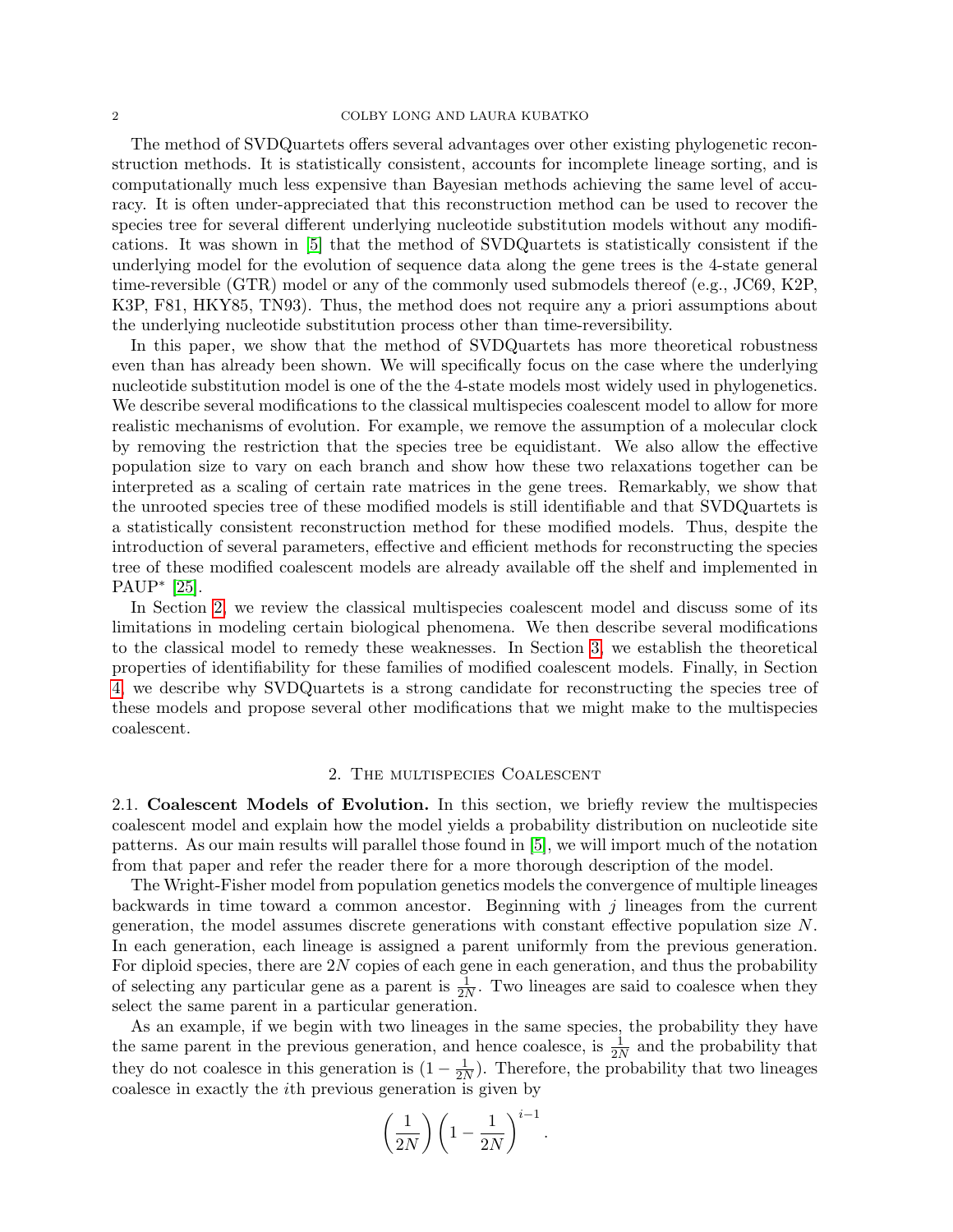For large  $N$ , the time at which the two lineages coalesce,  $t$ , follows an exponential distribution with rate  $(-2N)^{-1}$ , where time is measured in number of generations. Every 2N generations is called a coalescent unit and time is typically measured in these units to simplify the formulas for time to coalescence. However, in this paper, we will introduce separate effective population size parameters for each branch of the species trees. So that our time scale is consistent across the tree we will work in generations rather than coalescent units. In these units, for  $j$  lineages, the time to the next coalescent event  $t_j$  has probability density,

$$
f(t_j) = \frac{j(j-1)}{2} \left(\frac{1}{2N}\right) \exp\left(-\frac{j(j-1)}{2} \left(\frac{1}{2N}\right) t_j\right), \ t_j > 0.
$$

This is typically referred to as Kingman's coalescent [\[12,](#page-17-10) [13,](#page-17-11) [11,](#page-17-12) [28,](#page-17-13) [30,](#page-17-14) [29\]](#page-17-15).

The multispecies coalescent is based on the same framework, but we assume that the species tree of the n sampled taxa is known. We let  $S$  denote the topology (without branch lengths) of the *n*-leaf rooted binary phylogenetic species tree. We then assign a positive edge weight to each edge of S. The weights are chosen to given an equidistant edge weighting, meaning that the sum of the weights of the branches on the path between any leaf and the root is the same. To specify an equidistant edge-weighting, it is enough to specify the vector of speciation times  $\tau = (\tau_1, \ldots, \tau_{n-1})$ . The weights give the length of each branch and so we let  $(S, \tau)$  denote the species tree with branch lengths. The condition that  $S$  be equidistant implies that the expected number of mutations along the path from the root to each leaf is the same. This is what is known as as imposing a molecular clock.

Once this species tree is fixed, the multispecies coalescent gives a probability density on possible gene trees. All of the same assumptions as before apply, except that it is now impossible for two lineages to coalesce if they are not part of the same population. Hence, lineages may only coalesce if they are in the same branch of  $S$ . We denote the topology of a rooted n-leaf binary phylogenetic gene tree by G and let  $\mathbf{t} = (t_1, \ldots, t_{n-1})$  denote the vector of coalescent times. As for the species tree,  $(G, t)$  then represents a gene tree with weights corresponding to branch lengths. A coalescent history  $h$  refers to a particular sequence of coalescent events as well as the branches along which they occur. Note that there are only finitely many possible coalescent histories compatible with S and we call the set of all such histories  $H$ . For a particular history, we can compute the probability density for gene trees with that history explicitly. We write the gene tree density of gene trees conforming to a particular coalescent history  $h$  in  $S$  as  $f_h((G, \mathbf{t})|(S, \boldsymbol{\tau})).$ 

**Example 2.1.** Let S be the 4-leaf species tree depicted in Figure [1](#page-3-0) and let  $h$  refer to the coalescent history in which

- (1) Lineages a and b coalesce in  $e_{ab}$ .
- (2) Lineages c and d coalesce in  $e_{abcd}$ .
- (3) Lineages ab and cd coalesce in  $e_{abcd}$ .

The gene tree depicted inside of  $S$  is compatible with  $h$ .

The probability of observing a gene tree with history  $h$  for the species tree  $S$  under the multispecies coalescent model is  $\int_{\bf t} f_h((G, {\bf t})|(S, \tau)) d{\bf t} =$ 

$$
\int_0^\infty \int_0^{t_3} \int_0^{\tau_{abcd}-\tau_{ab}} \left(\frac{1}{2N}\right)^3 \exp\left(\frac{-t_1}{2N}\right) \exp\left(\frac{-(\tau_{abcd}-\tau_{cd})}{2N}\right) \exp\left(\frac{-3t_2}{2N}\right) \exp\left(\frac{-t_3}{2N}\right) dt_1 dt_2 dt_3.
$$

The term involving  $(\tau_{abcd} - \tau_{cd})$  is the probability that lineages c and d do not coalesce in the branch  $e_{cd}$ .

Once the gene tree for a locus is specified, we model the evolution along this gene tree as a continuous-time homogenous Markov process according to a nucleotide substitution model.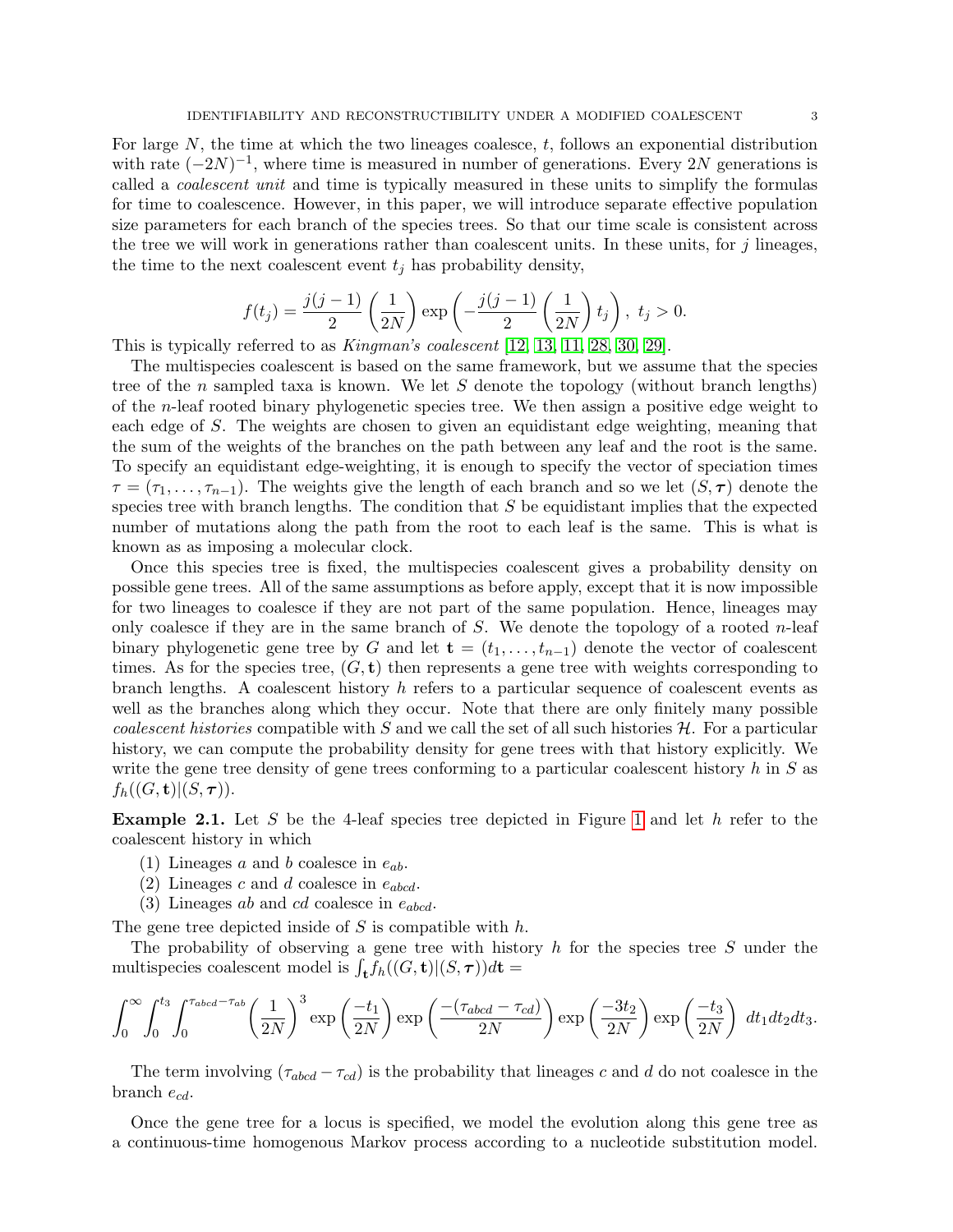<span id="page-3-0"></span>Figure 1. A species tree with a compatible gene tree. Speciation times, denoted as  $\tau_X$ , indicate the time from present back to the point at which all species in the set X are part of the same ancestral species. The coalescent times  $t_j$  denote the time back from the most recent speciation event to a coalescent event.



The model gives a probability distribution on the set of all  $4^n$  possible *n*-tuples of observed states at the leaves of  $(G, t)$ . We can write the probability of observing the state  $(i_1, \ldots, i_n)$  as  $p_{i_1...i_n|(G,\mathbf{t})}^*$ . Precisely how this distribution is calculated is described in [\[5\]](#page-16-0). Here, we sketch the relevant details needed to introduce the modified multispecies coalescent model described in the next section.

For a 4-state substitution model, there is a  $4 \times 4$  instantaneous rate matrix Q where the entry  $Q_{ij}$  encodes the rate of conversion from state i to state j. The distribution of states at the root is  $\pi = (\pi_T, \pi_C, \pi_A, \pi_G)$  where  $\pi$  is the stationary distribution of the rate matrix Q. To compute the probability of observing a particular state at the leaves, we associate to each vertex v a random variable  $X_v$  with state space equal to the set of 4 possible states. To the root, we associate the random variable  $X_r$  where  $P(X_r = i) = \pi_i$ . Letting  $t_e$  be the length of edge  $e = uv$ ,  $P(t_e) = e^{Qt_e}$  is the matrix of transition probabilities along that edge. That is,  $P_{ij}(t_e) = P(X_i = j | X_i = i)$ . Given an assignment of states to each vertex of the tree we can compute the probability of observing this state using the Markov property and the appropriate entries of the transition matrices. To determine the probability of observing a particular state at the leaves, we marginalize over all possible states of the internal nodes.

In this paper, we are primarily interested in 4-state models of DNA evolution where the four states correspond to the DNA bases. Different phylogenetic models place different restrictions on the entries of the rate matrices. The results that we prove in the next section will apply when the underlying nucleotide substitution model is any of the commonly used 4-state time-reversible models. We note here that because these models are time-reversible the location of the root in each gene tree is unidentifiable from the distribution for each gene tree [\[7\]](#page-16-2). In subsequent sections, we will introduce and describe similar results for the JC+I+Γ model, that allows for invariant sites and gamma-distributed rates across sites.

Now, given a species tree  $(S, \tau)$  and a choice of nucleotide substitution model, let  $p_{i_1...i_n|(S,\tau)}$ be the probability of observing the site pattern  $i_1 \ldots i_n$  at the leaves of  $(S, \tau)$ . To account for gene trees with topologies different from that of S, we label each leaf of a gene tree by the corresponding label of the leaf branch of S in which it is contained. To compute  $p_{i_1...i_n|(S,\tau)}$ , we must consider the contribution of each gene tree compatible with  $(S, \tau)$ . So that we may write the formulas explicitly, we first consider the contribution of gene trees matching a particular coalescent history,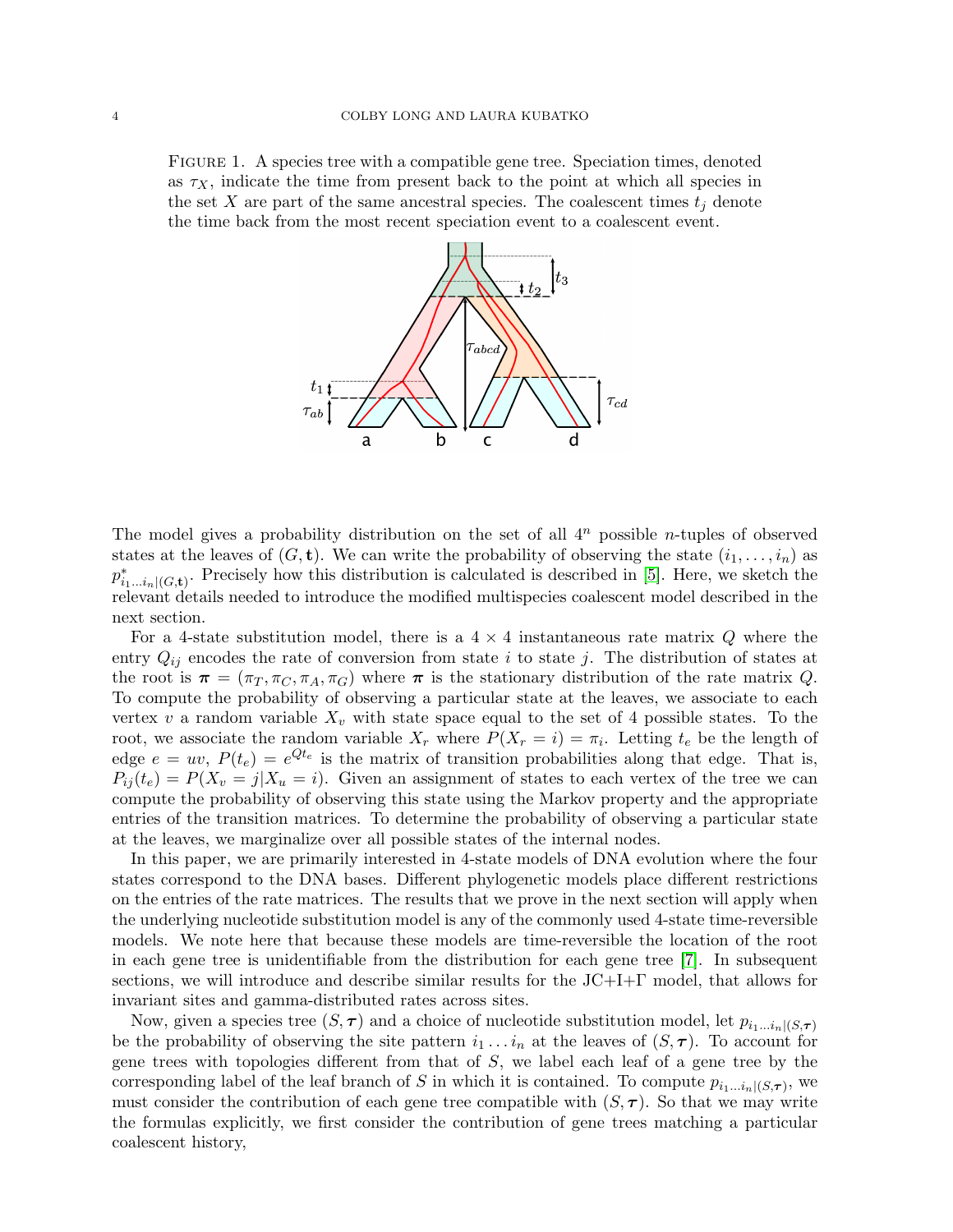<span id="page-4-0"></span>IDENTIFIABILITY AND RECONSTRUCTIBILITY UNDER A MODIFIED COALESCENT 5

| $\begin{pmatrix} * & a & b & c \end{pmatrix}$ |  |  |                         |                                                                                                                                                                                                                           |
|-----------------------------------------------|--|--|-------------------------|---------------------------------------------------------------------------------------------------------------------------------------------------------------------------------------------------------------------------|
| $a * c b$                                     |  |  |                         |                                                                                                                                                                                                                           |
| $\begin{vmatrix} b & c & * & a \end{vmatrix}$ |  |  |                         |                                                                                                                                                                                                                           |
| $\begin{pmatrix} c & b & a & * \end{pmatrix}$ |  |  | $\sqrt{\gamma \pi_T}$ * | $\begin{pmatrix} \ast & \alpha\pi_C & \beta\pi_A & \gamma\pi_G \\ \alpha\pi_T & \ast & \delta\pi_A & \epsilon\pi_G \\ \beta\pi_T & \delta\pi_C & \ast & \eta\pi_G \\ \gamma\pi_T & \ast & \eta\pi_A & \ast \end{pmatrix}$ |

(a) Kimura 3-parameter model (K3P)

(b) 4-state general time-reversible model (GTR)

FIGURE 2. The rate matrices for two commonly used models in phylogenetics. The diagonal entries are chosen so that the row sums are equal to zero. In the K3P model, the root distribution is assumed to be uniform.

$$
p_{i_1\ldots i_n|h,(S,\boldsymbol{\tau})} = \int_{\mathbf{t}} p_{i_1\ldots i_n|(G,\mathbf{t})}^* f_h((G,\mathbf{t})|(S,\boldsymbol{\tau})) \; d\mathbf{t}
$$

To compute the total probability, we sum over all possible histories so that

$$
p_{i_1\ldots i_n|(S,\boldsymbol{\tau})} = \sum_{h\in\mathcal{H}} \int_{\mathbf{t}} p^*_{i_1\ldots i_n|(G,\mathbf{t})} f_h((G,\mathbf{t})|(S,\boldsymbol{\tau})) \, d\mathbf{t}
$$

$$
= \sum_{h\in\mathcal{H}} p_{i_1\ldots i_n|h,(S,\boldsymbol{\tau})}
$$

Note that the bounds of integration will depend on the history being considered.

2.2. A Modified Coalescent. In this section, we introduce various ways that we might alter the multispecies coalescent to better reflect the evolutionary process. Recall that the length of the path from the root of the species tree to a leaf is the total number of generations that have occurred between the species at the root and that at the leaf. Since the length of a generation may vary for different species [\[19\]](#page-17-16), it may be desirable to allow the lengths of the paths from the root to each leaf to differ. Therefore, we first consider expanding the allowable set of species tree parameters to include trees that are not equidistant. Such a tree cannot be specified by the speciation times alone, so we use the vector  $\tau = (\tau_1, \ldots, \tau_{2n-2})$  to denote the vector of branch lengths.

Fix a nucleotide substitution model. Let  $\mathcal{C}(S) \subseteq \Delta^{4^{n}-1}$  be the set of probability distributions obtained from the standard multispecies coalescent model on the  $n$ -leaf topological tree  $S$ . Let  $\mathcal{C}_n \subseteq \Delta^{4^{n}-1}$  denote the set of all distributions obtained by allowing the species tree to vary over all equidistant  $n$ -leaf trees. If the species tree of the model is not assumed to be equidistant, this removes the assumption of a molecular clock and we refer to this model as the clockless coalescent. The set of distributions obtained from a single tree topology in the clockless coalescent is  $\mathcal{C}^*(S)$ and the set of distributions obtained by varying the species tree over all rooted  $n$ -leaf trees is  $\mathcal{C}_n^*$ .

We can also account for the fact that the effective population size,  $N$ , may vary for different species [\[3\]](#page-16-3) by introducing a separate effective population size parameter for each internal branch of the species tree. We call this model the *p*-coalescent and let  $\mathcal{C}(S, N)$  be the set of probability distributions obtained from the p-coalescent on  $S$ . In analogy to our notation from above, we use  $\mathcal{C}_n(N)$  to denote the set of all distributions obtained from the p-coalescent and use  $\mathcal{C}^*(S,N)$ and  $C_n^*(N)$  for the clockless *p*-coalescent.

Notice that since we assume coalescent events do not occur within leaves, changing the effective population size on the leaf edges does not change the gene tree distribution or the site pattern probability distribution from the gene trees. In this section, we will show that remarkably, the unrooted species tree parameter of the clockless coalescent, p-coalescent, and the clockless  $p$ coalescent are all generically identifiable. Conveniently, from the perspective of reconstruction,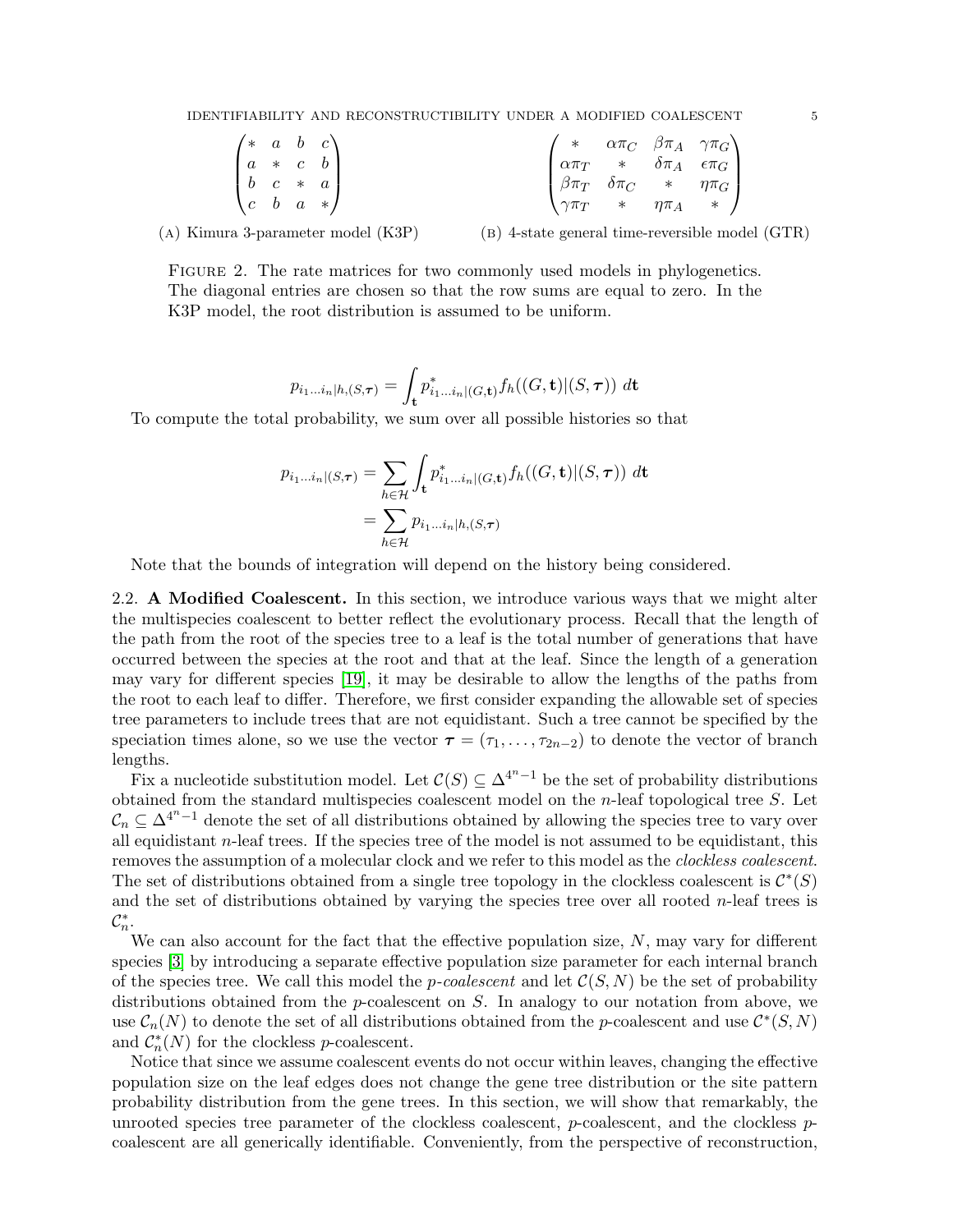

<span id="page-5-0"></span>FIGURE 3. Two lineages coalescing in a branch of a species tree.

we also show that the method of SVDQuartets [\[4\]](#page-16-1) can be used to reconstruct the unrooted species tree based on a sample from the probability distribution given by the model.

It is worth pausing for a moment to compare the mathematical and biological meaning of these changes. To illustrate, we will consider how the model on the species tree S depicted in Figure [1](#page-3-0) changes as we modify the parameters. First, consider the effect of increasing the length of the branch  $e_{ab}$  in S. This is essentially modeling an increase in the generation rate of the common ancestor of species a and b. Notice that this changes the gene tree distribution and that this is as it should be. Indeed, thinking in terms of the Wright-Fisher process, an increase in the number of generations along this branch should correspond to an increase in the probability of two lineages coalescing in this branch.

Similarly, we may consider the *p*-coalescent on the equidistant tree  $S$ . There is now a parameter  $N_{ab}$  representing the effective population size of the immediate ancestor of species a and b. Altering  $N_{ab}$  also changes the gene tree distribution, since an increase or decrease of  $N_{ab}$  will have the opposite effect on the probability that branches a and b coalescence along  $e_{ab}$ . However, we emphasize that there is no reason to assume that we can obtain the same distribution obtained by altering the length of  $e_{ab}$  by adjusting the value of  $N_{ab}$  for S. When we alter branch length, both the formulas for time to coalescence and for the transition probabilities change, whereas, when we alter the effective population size on a branch, only the formulas for time to coalescence are changed.

Finally, rather than altering branch lengths, one might think to model the increase in the number of generations along a branch by scaling the rate matrix Q by some factor  $\rho$  along  $e_{ab}$ . To compute the transition probabilities for a specific branch of a gene tree, we would then use the rate matrices for the branches of the species tree in which it is contained. Thus, multiple transition matrices may have to be multiplied to compute the transition matrix on a single branch of a gene tree. For example, if we scale the rate matrix for  $e_{ab}$ , the transition matrix along the leaf edge labeled by a in the gene tree depicted in Figure [1](#page-3-0) will be  $e^{Q(\tau_{ab})}e^{(\rho Q)t_1} = e^{Q(\tau_{ab} + \rho t_1)}$ . This idea also allows us to consider a multispecies coalescent model with an underlying heterogenous Markov process which we explore in a forthcoming paper.

Since the transition probabilities are given by entries of a matrix exponential, and  $\exp((\rho Q)\tau)$  $\exp(Q(\rho\tau))$ , it would seem that scaling the rate matrix for a single branch or scaling the length of that branch give the same model. However, while this is true for a nucleotide substitution model, it is not necessarily true for the multispecies coalescent since scaling the rate matrix does not change the gene tree distribution, but changing the length of the branch does. Still, it may be desirable to scale a rate matrix to model an actual change in the per generation mutation rate. However, there is actually no need to introduce scaled rate matrices, since, as Example [2.2](#page-6-1) demonstrates, the clockless p-coalescent effectively models this situation as well. In fact, we can obtain the same model by fixing any one of the branch length (e.g., set  $\tau = 1$ ), effective population size, or rate matrix scaling factor in the species tree and introducing distinct parameters on each branch for the other two. We have chosen to introduce parameters for effective population size and branch length since these have the most natural biological interpretations.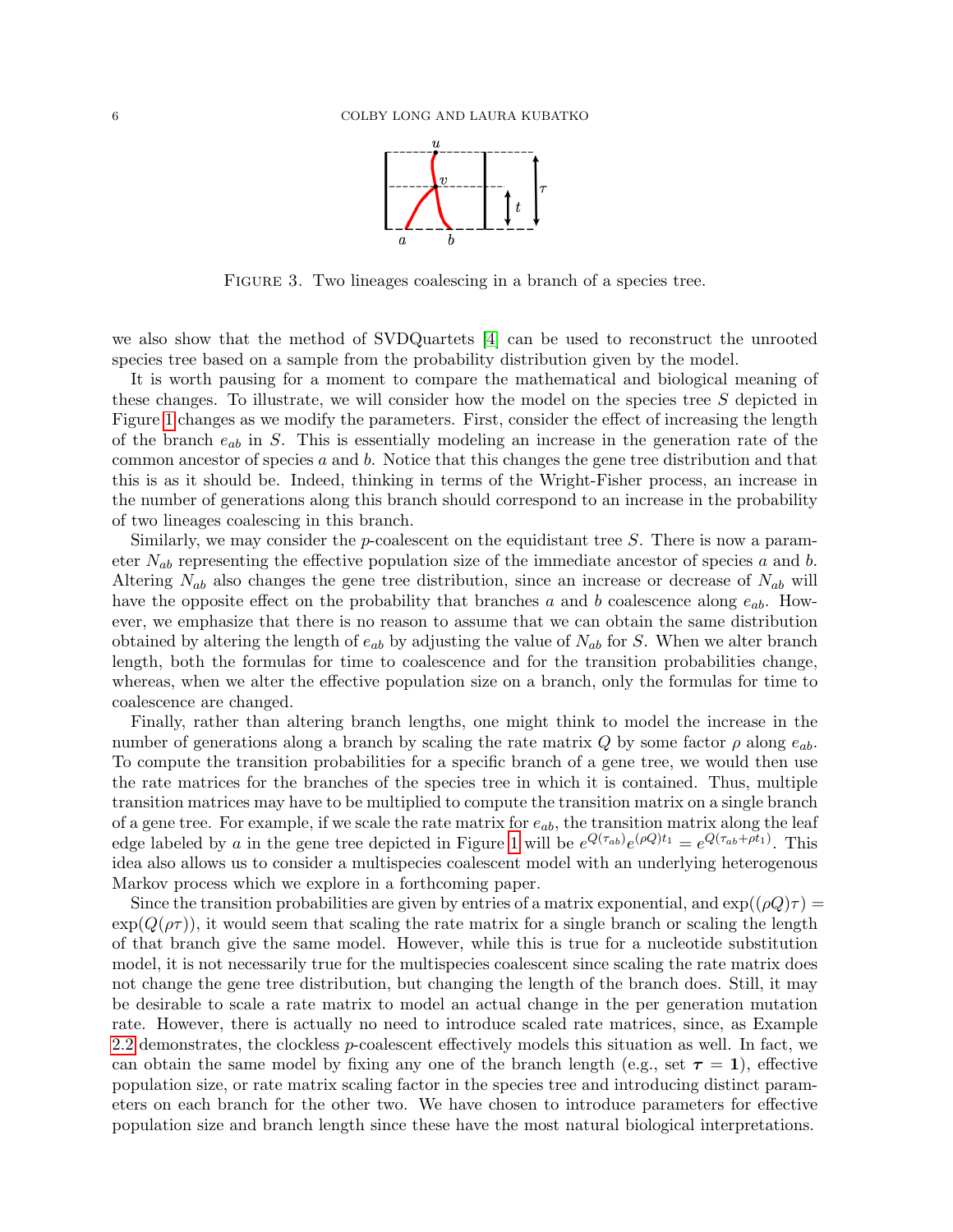<span id="page-6-1"></span>**Example 2.2.** Let  $a$  and  $b$  be two lineages entering a branch  $e$  of a species tree as in Figure [3.](#page-5-0) Let  $\tau$  be the length of this branch and N be the effective population size parameter. The probability that a and b do not coalesce in e is

(1) 
$$
1 - \int_0^{\tau} \left(\frac{1}{2N}\right) \exp\left(\frac{-t}{2N}\right) dt = \exp\left(\frac{-\tau}{2N}\right).
$$

If a and b coalesce, then we can compute the probability of observing the state  $xy$  at a and b under a homogenous Markov model model where the rate matrix on the branch e is scaled by a factor  $\rho$ . We assume the distribution of states at the vertex u is the vector  $\pi$ . Thus, we have,

$$
(2) \quad p_{xy} = \sum_{z_1, z_2} \int_0^{\tau} \left(\frac{1}{2N}\right) \exp\left(\frac{-t}{2N}\right) \pi_{z_1} \exp(\rho Q(\tau - t))_{z_1, z_2} \exp(\rho Q(t))_{z_2, x} \exp(\rho Q(t))_{z_2, y} dt.
$$

Consider now if instead of scaling the rate matrix  $Q$  by  $\rho$ , we scale the length of e and the effective population size by  $\rho$ . Then the probability that a and b do not coalesce remains unchanged since

$$
\exp\left(\frac{-\rho\tau}{2\rho N}\right) = \exp\left(\frac{-\tau}{2N}\right).
$$

Likewise, the probability of observing state  $xy$  is given by the following formula, where we make the substitution  $t = \rho T$ .

$$
p_{xy} = \sum_{z_1, z_2} \int_0^{\rho \tau} \left( \frac{1}{2\rho N} \right) \exp\left( \frac{-t}{2\rho N} \right) \pi_{z_1} \exp(Q(\rho \tau - t))_{z_1, z_2} \exp(Q(t))_{z_2, x} \exp(Q(t))_{z_2, y} dt = \sum_{z_1, z_2} \int_0^{\tau} \left( \frac{1}{2N} \right) \exp\left( \frac{-T}{2N} \right) \pi_{z_1} \exp(\rho Q(\tau - T))_{z_1, z_2} \exp(\rho Q(T))_{z_2, x} \exp(\rho Q(T))_{z_2, y} dT.
$$

Since the last line is equal to (2), the distribution at the leaves remains unchanged and the probability of coalescence also remains unchanged. Generalizing this example, we can obtain the distribution from a species tree with scaled rate matrices by adjusting population size and branch lengths across the tree.

### 3. Identifiability of the Modified Coalescent

<span id="page-6-0"></span>One of the most fundamental concepts in model-based reconstruction is that of identifiability. A model parameter is identifiable if any probability distribution arising from the model uniquely determines the value of that parameter. For the purposes of phylogenetic reconstruction, it is particularly important that the tree parameter of the model be identifiable in order to make consistent inference.

In the following paragraphs, we will use the notation  $\mathcal{C}_n$  for the set of distributions obtained by varying the n-leaf tree parameter in the standard multispecies coalescent model, though the discussion applies equally to  $\mathcal{C}_n^*, \mathcal{C}_n(N)$ , and  $\mathcal{C}_n^*(N)$ . To uniquely recover the unrooted tree parameter of the *n*-leaf multispecies coalescent model we would require that for all *n*-leaf rooted trees  $S_1$  and  $S_2$  that are topologically distinct when the root vertex of each is suppressed,  $\mathcal{C}(S_1) \cap \mathcal{C}(S_2) = \emptyset$ . This notion of identifiability is unobtainable in most instances and much stronger than is required in practice. Instead we often wish to establish *generic identifiability*. A model parameter is generically identifiable if the set of parameters from which the original parameter cannot be recovered is a set of Lebesgue measure zero in the parameter space. In our case, although we cannot guarantee that  $C(S_1) \cap C(S_2) = \emptyset$ , we will show that that if we select parameters for either model the resulting distribution will lie in  $C(S_1) \cap C(S_2)$  with probability zero.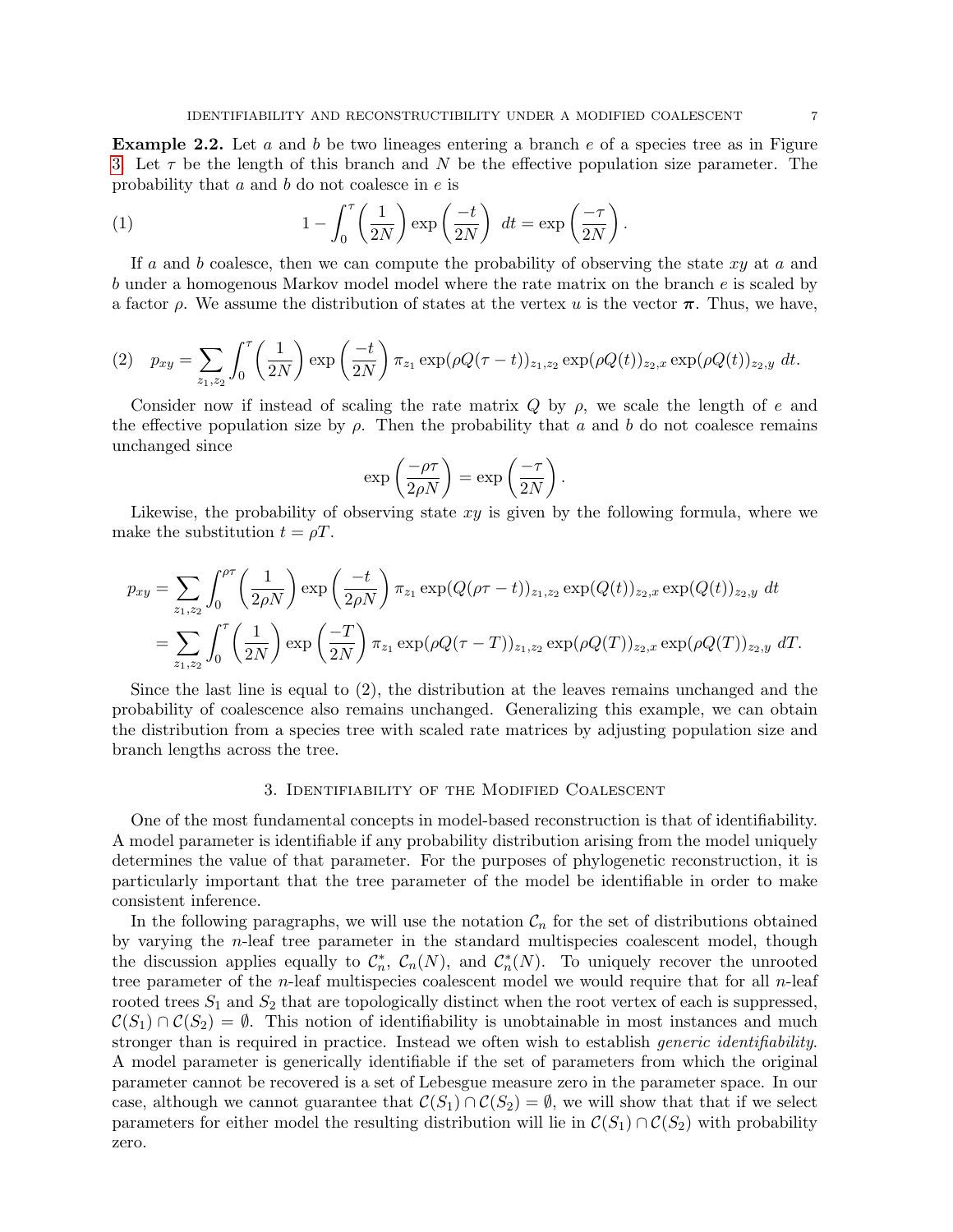In [\[5\]](#page-16-0), it was shown that the unrooted topology of the tree parameter for the coalescent model is generically identifiable using the machinery of analytic varieties. Let

$$
\psi_S : \Theta_S \mapsto \Delta^{\kappa^4 - 1}
$$

be the map from the continuous parameter space for S to the probability simplex with  $\text{Im}(\psi_S)$  =  $\mathcal{C}_S$ . Label the states of the model by the natural numbers  $\{1,\ldots,\kappa\}$ . Given any two species tree parameters  $S_1$  and  $S_2$ , the strategy is to find a polynomial

$$
f \in \mathbb{R}[q_{i_1...i_n} : 1 \leq i_1, \ldots, i_n \leq \kappa]
$$

such that for all  $p_1 \in \mathcal{C}(S_1)$ ,  $f(p_1) = 0$ , but for which there exists  $p_2 \in \mathcal{C}(S_2)$  such that  $f(p_2) \neq 0$ . If we can show that the function

$$
f \circ \psi_{S_2} : \Theta_{S_2} \to \mathbb{R}
$$

is analytic, the theory of real analytic varieties and the existence of  $p_2$  then imply that the zero set of  $f \circ \psi_{S_2}$  is a set of Lebesgue measure zero [\[22\]](#page-17-17). Doing this for all pairs of *n*-leaf trees establishes the generic identifiability of the unrooted tree parameter of  $C_n$ .

We will show that the modified models introduced above are still identifiable using the same approach. In the discussion proceeding [\[5,](#page-16-0) Corollary 5.5], it was shown that for the standard multispecies coalescent, to establish identifiability of the tree parameter of the coalescent model for trees with any number of leaves it is enough to prove the identifiability of the tree parameter for the 4-leaf model. Essentially the same proof of that theorem applies to the clockless coalescent giving us the following proposition.

<span id="page-7-1"></span>**Proposition 3.1.** If the topology of the unrooted species tree parameter of  $C_4^*$  is generically  $\vec{a}$  is generically identifiable then the topology of the unrooted species tree parameter of  $\mathcal{C}_n^*$  is generically identifiable for all n.

A similar proposition holds for the p-coalescent but a slight modification is required. The subtlety is illustrated in Figure [4](#page-7-0) where a species tree and its restriction to a 4-leaf subset of the leaves are shown. Notice that on the restricted tree, the effective population size may now vary within a single branch. Therefore, to show the identifiability of the unrooted species tree parameter of the  $p$ -coalescent for  $n$ -leaf trees, we must show the identifiability of the unrooted species tree parameter of a model on 4-leaf trees that allows for a finite number of bands on each branch with separate effective population sizes. We will revisit this point after the proof of Theorem [3.5,](#page-11-0) though it turns out to be rather inconsequential.

<span id="page-7-0"></span>FIGURE 4. A 5-leaf species tree S with multiple effective population size parameters and its restriction to the 4-leaf subtree  $S_{|\{a,b,d,e\}}$ . The image of the marginalization map applied to the model for S will be the model for  $S_{\{a,b,d,e\}}$ with different effective population size parameters on different portions of  $e_{ab}$ .

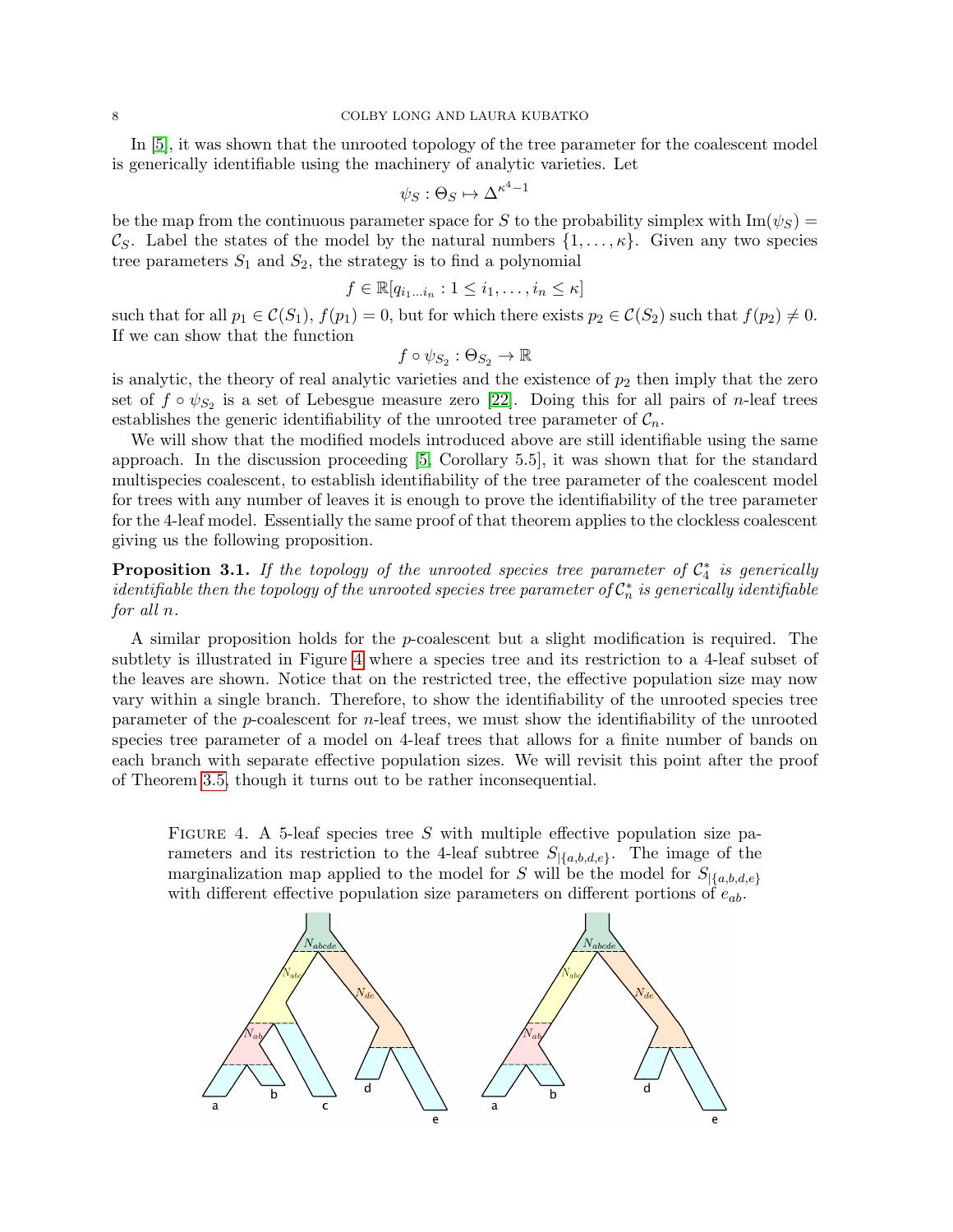<span id="page-8-2"></span>3.1. The analyticity of  $\psi_{\mathcal{S}}$ . As mentioned above, to apply the results for analytic varieties, we need each of the parameterization functions  $\psi_S$  to be a real analytic function in the continuous parameters of the model. That this is so may seem obvious to some and was stated without proof in [\[5\]](#page-16-0). However, the coordinates of  $\psi_S$  are functions of the parameters defined by improper integrals. We note that it is not true in general that if  $f(\alpha, t)$  is a real analytic function that  $F(\alpha) = \int_0^\infty f(\alpha, t) dt$  is real analytic – even if  $F(\alpha)$  is defined for all  $\alpha$  (e.g., if  $f(\alpha, t)$ )  $\frac{d}{dt}(\alpha \tanh(\alpha t))$ , then  $F(\alpha) = |\alpha|$ . Further complicating matters is the fact that the entries of the transition matrices are defined by a matrix exponential. Thus, while they can be expressed as convergent power series in the rate matrix parameters, it is difficult to work with improper integral over these series. For the models JC69, K2P, K3P, F81, HKY85, and TN93 these issues become irrelevant, as we can diagonalize the rate matrices and obtain a closed form expression for the entries of the transition matrices. The entries are then seen to be exponential functions of branch length and we can solve the improper integrals from the multispecies coalescent and obtain exact formulas for each coordinate of  $\psi_S$  that are clearly analytic. Thus, we have the following proposition.

<span id="page-8-0"></span>**Proposition 3.2.** Let S be a rooted 4-leaf species tree. The parameterization map  $\psi_S$  is analytic when the underlying nucleotide substitution model is any of JC69, K2P, K3P, F81, HKY85, or TN93.

The rate matrix for the 4-state general time-reversible model is similar to a real symmetric matrix and is thus also diagonalizable. However, actually writing down a closed form for the entries of the transition matrix is not possible due to the large number of computations involved. Instead, we will explain the steps necessary to diagonalize the GTR rate matrix. While we will not be able to write the entries explicitly, we will see that they must be expressions involving only elementary operations of the rate matrix parameters, roots of the rate matrix parameters, and exponential functions. This enables us to prove the following proposition about  $\psi_{S}$ .

<span id="page-8-1"></span>**Proposition 3.3.** Let S be a rooted 4-leaf species tree. Let  $\psi_S$  be the parameterization map for the multispecies coalescent model when the underlying nucleotide substitution model is the 4 state GTR model. For a generic choice of continuous parameters  $\theta$ , there exists a neighborhood around  $\theta$  on which  $\psi_S$  is a real analytic function.

*Proof.* Let Q be a rate matrix for the 4-state GTR model. Then

$$
A=\text{diag}(\boldsymbol{\pi}^{1/2})Q\text{diag}(\boldsymbol{\pi}^{-1/2})
$$

is a real symmetric matrix and hence there exists a real orthogonal matrix U and a diagonal matrix D such that  $A = UDU^T$ . As similar matrices, Q and A have the same eigenvalues and so  $\lambda_1 = 0$  is an eigenvalue of A. Factoring the degree four characteristic equation of A, we can use the cubic formula to write the other eigenvalues  $\lambda_2, \lambda_3$ , and  $\lambda_4$  explicitly in terms of the rate matrix parameters. All eigenvalues of  $A$  will be real and less than or equal to zero  $[1,$  Section 2.2].

Suppose now that all eigenvalues of A are distinct. By the Cayley-Hamilton theorem, we have

$$
A(A - \lambda_2 I)(A - \lambda_3 I)(A - \lambda_4 I) = 0.
$$

Since all eigenvalues of A are distinct, the minimal and characteristic polynomials of A are equal. Thus, there exists a non-zero column of  $\prod_{i \neq j} (A - \lambda_j I)$  that is an eigenvector of A with eigenvalue  $\lambda_i$ . Generically, the first column of each of these matrices will be non-zero and so we can use the normalized first columns to construct the matrix  $U$  so that  $Q =$  $(\text{diag}(\boldsymbol{\pi}^{-1/2})U)\text{diag}(0, \lambda_2, \lambda_3, \lambda_4)(U^T \text{diag}(\boldsymbol{\pi}^{1/2})).$ 

Therefore,

$$
P(t) = e^{Qt} = (\text{diag}(\pi^{-1/2})U)\text{diag}(1, e^{\lambda_2 t}, e^{\lambda_3 t}, e^{\lambda_4 t})(U^T \text{diag}(\pi^{1/2})),
$$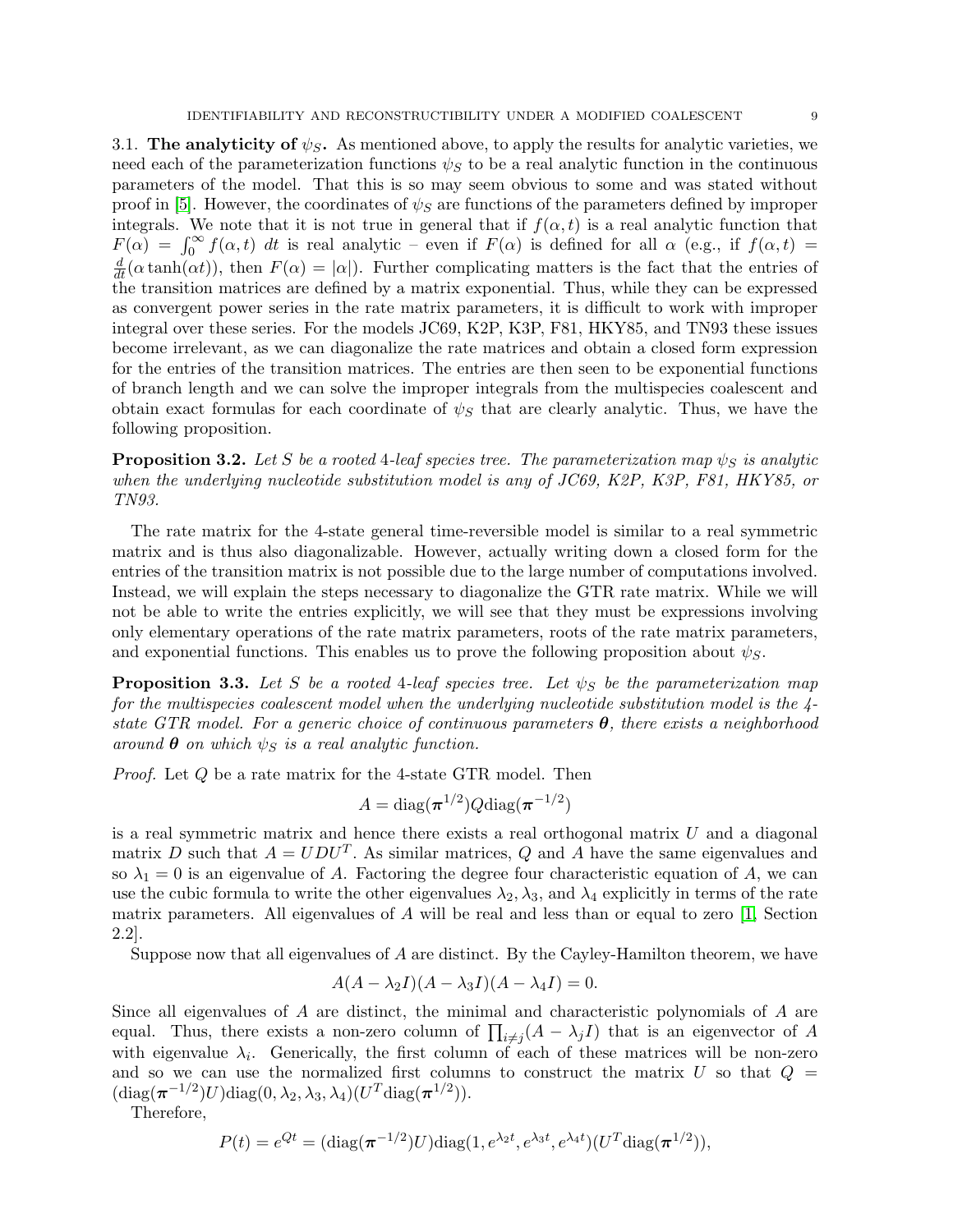and each entry of the matrix exponential can be written as

(3) 
$$
P_{ij}(t) = \sum_{1 \le k \le 4} f_k^{(ij)}(q) e^{\lambda_k t},
$$

where the  $f_k^{(ij)}$  $\kappa_k^{(q)}(q)$  are rational functions of the rate matrix parameters and roots of the rate matrix parameters coming from the cubic formula. Thus, for a generic choice of parameters, the functions  $p_{i_1...i_n|(G,\mathbf{t})}^*$  are all sums of products of these functions which are exponential in the branch length t. The formulas coming from the coalsecent process,  $f_h((G, t)|(S, \tau))$ , are also exponential functions in t. Because each  $\lambda_i$  is guaranteed to be less than or equal to zero, when we integrate with respect to branch length each of the integrals converges. Therefore,  $\psi_S$  can be written in closed form as an expression involving rational functions of the model parameters, roots of the model parameters, and exponential functions of both of these.

The expression for  $\psi_{\mathcal{S}}$  given above only fails to be analytic at points where one of the vectors used to construct  $U$  is actually the zero vector so that the formula for normalizing the columns involves dividing by zero. This includes points where the eigenvalues of the rate matrix are not distinct. Since each of the rate matrices is diagonalizable, if all of the eigenvalues are not distinct then at least one of the vectors we have constructed will certainly be zero [\[10,](#page-16-5) §6.4, Theorem 6. Therefore, the formula given above, which we will denote  $\phi_S$ , agrees with  $\psi_S$  everywhere that it is defined. Our choice of rate matrix parameters from the K3P model in Theorem [3.5](#page-11-0) demonstrates that the analytic functions for the entries of the columns of U are not identically zero. Therefore, for a generic choice of parameters  $\theta$ ,  $\phi_S$  agrees with  $\psi_S$  on a neighborhood around  $\theta$  and is a real analytic function in that neighborhood.

We can extend the result in Proposition [3.2](#page-8-0) to include the generalized  $\kappa$ -state Jukes-Cantor model since the entries of the transition matrices are given by

$$
P_{ij}(t) = \begin{cases} \frac{1}{\kappa} + \frac{\kappa - 1}{\kappa} e^{-\mu t} & i = j, \\ \frac{1}{\kappa} - \frac{1}{\kappa} e^{-\mu t} & i \neq j. \end{cases}
$$

For the  $\kappa$ -state GTR model, because zero is an eigenvalue of Q, finding all the eigenvalues of Q amounts to finding the roots of a degree  $(\kappa - 1)$  polynomial with coefficients that are polynomials of the rate matrix parameters. Thus, the same arguments also extend to any  $\kappa$ state time-reversible model with  $\kappa \leq 5$ . Since there is no general algebraic solution for finding the roots of polynomials of degree five or higher (Abel-Ruffini Theorem), for  $\kappa > 5$ , a different argument is required. We do not pursue these arguments here as the 4-state model is by far the most commonly used in phylogenetics.

3.2. Identifiability of the modified multispecies coalescent for 4-leaf trees. We may encode the probability distribution associated to a  $\kappa$ -state phylogenetic model on an *n*-leaf tree as an *n*-dimensional  $\kappa \times \ldots \times \kappa$  tensor P where the entry  $P_{i_1...i_n}$  is the probability of observing the state  $i_1 \ldots i_n$ . In [\[5,](#page-16-0) Section 4], the authors explain how to construct tensor flattenings according to a split of the species tree. Our first result is the analogue of [\[5,](#page-16-0) Theorem 5.1] for the modified coalescent models. We use the notation  $P_{(S,\tau,\theta)}$  to denote the probability tensor that results from choosing a species tree S with vector of edge lengths  $\tau$  and continuous parameters  $\theta$ .

<span id="page-9-0"></span>**Theorem 3.4.** Let S be a four-taxon symmetric  $((a, b), (c, d))$  or asymmetric  $(a, (b, (c, d))$  species tree with a cherry  $(c, d)$ . Let  $L_1 | L_2$  be one of the splits abodel, acoupled, or adobe. Consider the clockless coalescent when the underlying nucleotide substitution model is any of the following: JC69, K2P, K3P, F81, HKY85, TN93, or GTR. If  $L_1|L_2$  is a valid split for S, then for all  $P_{(S,\tau,\theta)} \in \mathcal{C}^*(S)$ ,

 $rank(Flat_{L_1|L_2}(P_{(S,\tau,\theta)})) \leq 10.$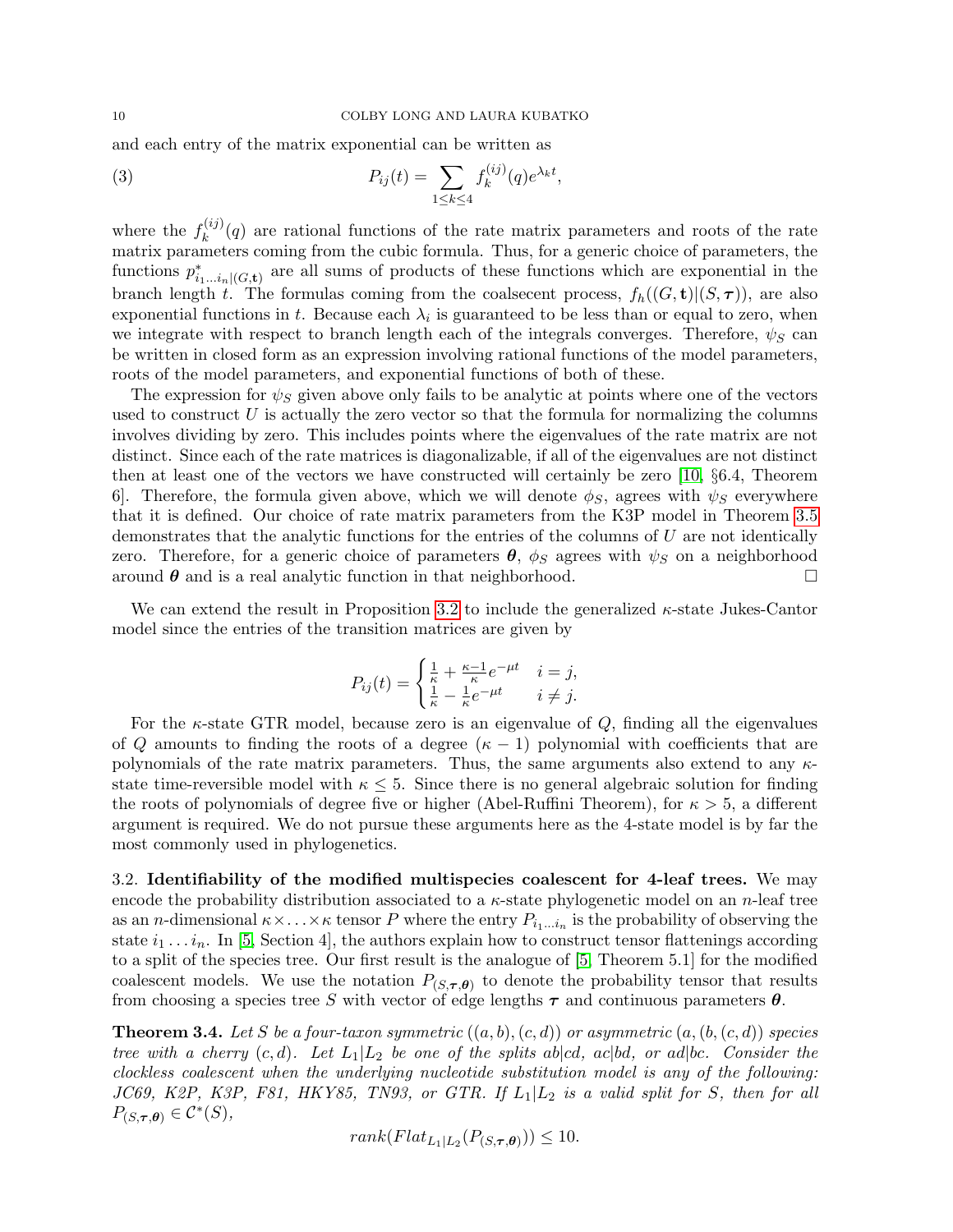*Proof.* Let  $L_1|L_2$  be the split about that is valid for S and consider the distribution  $P_{(S,\tau,\theta)}$ . Increase the length of one of the leaf edges in the cherry of S to create a new vector of edge lengths  $\xi$ . Without loss of generality, suppose c is extended so that  $\xi_c > \tau_c$  as in Figure [5.](#page-12-0)

First, we claim that

$$
rank(Flat_{L_1|L_2}(P_{(S,\xi,\theta)})) \le rank(Flat_{L_1|L_2}(P_{(S,\tau,\theta)}))
$$

Notice that since coalescent events do not happen in the leaves of the species tree, the gene tree histories and the formulas for the gene tree distributions from  $(S, \tau)$  and  $(S, \xi)$  are identical. The only difference is that the leaf edge labeled by c in the gene tree  $(G, t)$  from  $(S, \xi)$  is longer by  $\xi_c - \tau_c$  than the same edge in the gene tree  $(G, t)$  from  $(S, \tau)$ . The probability of observing the state  $i_1i_2i_3i_4$  from these two gene trees will not be the same, so let us express this probability as  $p_{i_1i_2i_3i_4|(G,\mathbf{t},\boldsymbol{\theta})}^*$  when the species tree is  $(S,\boldsymbol{\tau})$  and  $q_{i_1i_2i_3i_4|(G,\mathbf{t},\boldsymbol{\theta})}^*$  when the species tree is  $(S,\boldsymbol{\xi})$ . Extending the branch of a gene tree is equivalent to grafting a new edge onto the leaf edge to create an internal vertex of degree two. To compute the probability of observing a particular state at the leaves of the extended gene tree, we sum over all possible states of this vertex. For clarity of notation, let us represent the matrix of transition probabilities along the grafted edge by  $M = e^{Q(\xi_c - \tau_c)}$ . Thus,

$$
q_{i_1i_2i_3i_4|(G,\mathbf{t},\boldsymbol{\theta})}^* = \sum_{1 \leq j \leq 4} (M_{ji_3}) p_{i_1i_2ji_4|(G,\mathbf{t},\boldsymbol{\theta})}^*.
$$

Therefore, the total probability for a particular history is given by

$$
p_{i_1 i_2 i_3 i_4 | h, (S, \xi, \theta)} = \int_{\mathbf{t}} q_{i_1 i_2 i_3 i_4 | (G, \mathbf{t}, \theta)}^* f_h((G, \mathbf{t}) | (S, \xi)) dt
$$
  
\n
$$
= \int_{\mathbf{t}} \left( \sum_{1 \le j \le 4} (M_{j i_3}) p_{i_1 i_2 j i_4 | (G, \mathbf{t}, \theta)}^* \right) f_h((G, \mathbf{t}) | (S, \tau)) dt
$$
  
\n
$$
= \sum_{1 \le j \le 4} (M_{j i_3}) \left( \int_{\mathbf{t}} p_{i_1 i_2 j i_4 | (G, \mathbf{t}, \theta)}^* f_h((G, \mathbf{t}) | (S, \tau)) dt \right)
$$
  
\n
$$
= \sum_{1 \le j \le 4} (M_{j i_3}) p_{i_1 i_2 j i_4 | h, (S, \tau, \theta)}
$$

Summing over all histories, we also obtain

$$
p_{i_1i_2i_3i_4|(S,\boldsymbol{\xi},\boldsymbol{\theta})} = \sum_{1 \leq j \leq 4} (M_{j i_3}) p_{i_1i_2j i_4|(S,\boldsymbol{\tau},\boldsymbol{\theta})}.
$$

Now consider the column of  $Flat_{L_1|L_2}(P_{(S,\xi,\theta)})$  indexed by  $i_3i_4$ . The formula above shows that this column is a linear combination of the columns of  $Flat_{L_1|L_2}(P_{(S,\tau,\theta)})$  indexed by  $1i_4, 2i_4, 3i_4,$ and 4i4. Therefore,

$$
rank(Flat_{L_1|L_2}(P_{(S,\xi,\theta)})) \le rank(Flat_{L_1|L_2}(P_{(S,\tau,\theta)})).
$$

Given a 4-leaf species tree  $(S, \tau)$  with a  $(c, d)$  cherry, consider the tree  $(S, \tau^0)$ , where all entries of  $\tau^0$  are the same as for  $\tau$  except that  $\tau_c^0 = \tau_d^0 = 0$ . The tree  $(S, \tau^0)$  may not be equidistant, but it is still clear from the symmetry in the cherry that for any choice of continuous parameters we will have

$$
p_{i_1i_2i_3i_4|(S,\boldsymbol{\tau}^0,\boldsymbol{\theta})} = p_{i_1i_2i_4i_3|(S,\boldsymbol{\tau}^0,\boldsymbol{\theta})},
$$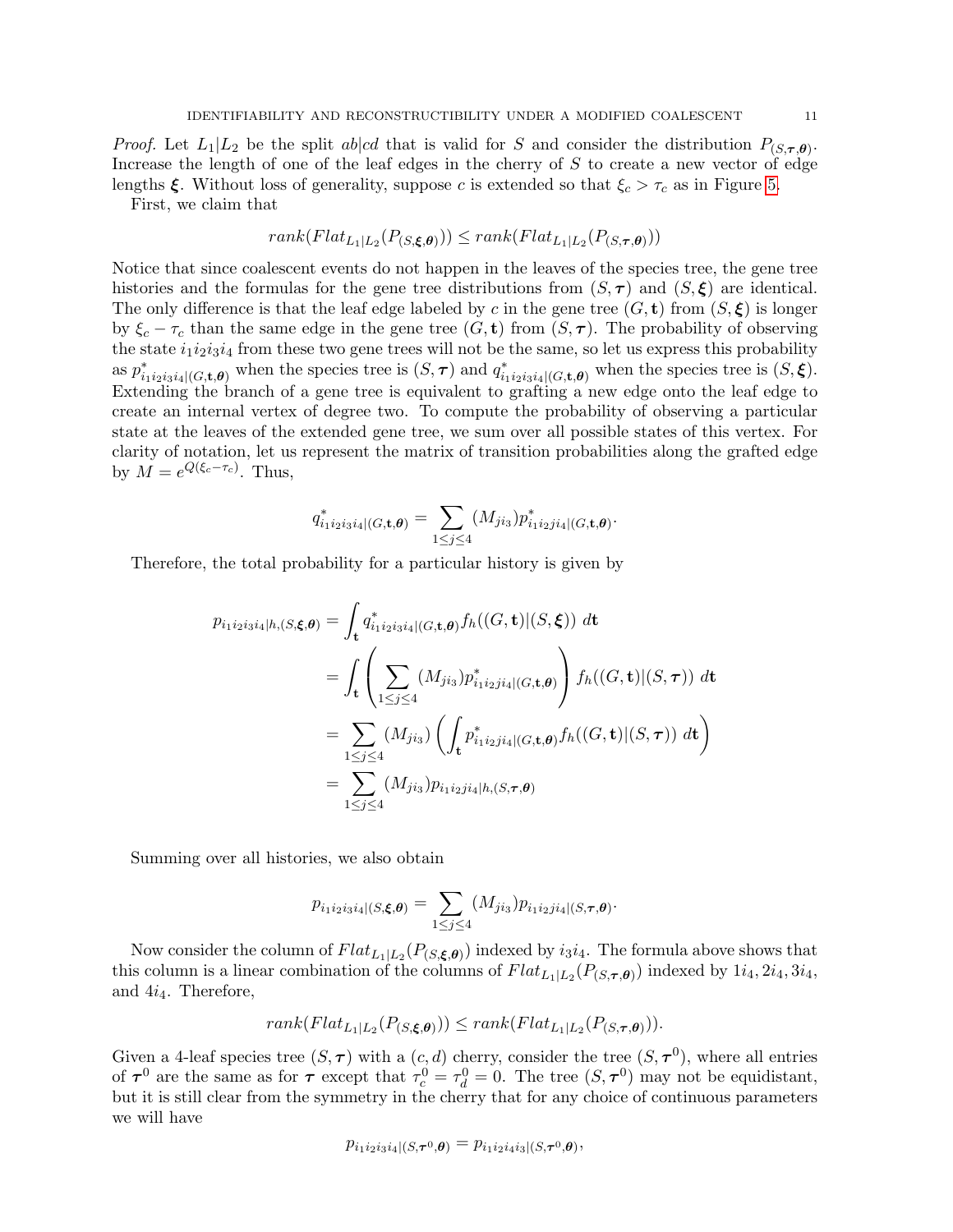which implies that  $rank(Flat_{L_1|L_2}(P_{(S,\tau^0,\theta)})) \leq 10$ . Now we can extend each of the cherry edges c and d in  $(S, \tau^0)$  to construct  $(S, \tau)$ . Since we have shown that extending these branches does not change the rank of the flattening, the result follows.

<span id="page-11-0"></span>**Theorem 3.5.** Let S be a four-taxon symmetric  $((a, b), (c, d))$  or asymmetric  $(a, (b, (c, d))$  species tree with a cherry  $(c, d)$ . Let  $L_1 | L_2$  be one of the splits aboded, acobd, or adobe. Consider the clockless coalescent when the underlying nucleotide substitution model is any of the following: JC69, K2P, K3P, F81, HKY85, TN93, or GTR. If  $L_1|L_2$  is not a valid split for S, then for generic distributions  $P_{(S,\tau,\theta)} \in \mathcal{C}^*(S)$ ,

$$
rank(Flat_{L_1|L_2}(P_{(S,\tau,\theta)})) = 16.
$$

We verify the statement computationally by finding a specific choice of parameters for the symmetric tree where  $\det(Flat_{ac|bd}(P_{(S,\tau,\theta)})) \neq 0$  and  $\det(Flat_{ad|bc}(P_{(S,\tau,\theta)})) \neq 0$  and doing the same for the asymmetric tree. In fact, we can address both cases with one tree by letting S be the symmetric tree and setting  $\tau_{ab} = 0$ . There is now only one internal edge and we choose  $\tau_c = \tau_d = \tau_{cd} = 1$ ,  $\tau_a = \tau_b = 2$  and  $N_{cd} = 1$ . We also need only look at one of the flattening matrices, since as observed in [\[5,](#page-16-0) Theorem 5.1], the flattening matrices for the invalid splits will be the same.

We choose continuous parameters from the Jukes-Cantor model by setting the off-diagonal entries of the rate matrix to 0.025 and letting the root distribution be uniform. With these choices, both flattening matrices for the invalid splits are rank 16. Since the Jukes-Cantor model is contained in JC69, K2P, K3P, F81, HKY85, and TN93, this choice of parameters establishes the result for each of these.

The Jukes-Cantor model is of course also contained in the 4-state GTR model. However, recall from Proposition [3.3](#page-8-1) that we were not able to verify that each coordinate of  $\psi_S$  is a real analytic function on the entire parameter space. Instead, in Proposition [3.3,](#page-8-1) we described the function  $\phi_S$  that agrees with  $\psi_S$  everywhere it is defined, which is to say, almost everywhere. Therefore, we will take a slightly different tack in proving the result for the GTR model. As before, we only need to look at either invalid split, so denote by  $d_{ac|bd}(\phi_S)$  the determinant of the flattening matrix where the formulas for  $\phi_S$  are used in place of the variables  $p_{i_1 i_2 i_3 i_4}$ . Since they agree almost everywhere, if  $\det(Flat_{ac|bd}(P))$  is zero on a set of positive measure in the parameter space, the same is true of  $d_{ac|bd}(\phi_S)$ . Recall that when constructing the coordinate functions of  $\phi_s$ , we normalize the vectors of U, and that the resulting coordinate functions fail to be defined only when one of these four vectors is identically zero. Therefore, it is possible to multiply  $d_{ac|bd}(\phi_S)$  by these vector norms to clear denominators and obtain the function  $D_{ac|bd}(\phi_S)$  that is analytic on the entire parameter space. Importantly,  $D_{ac|bd}(\phi_S)$ is zero anywhere that  $d_{ac|bd}(\phi_S)$  is. Therefore, if  $\det(Flat_{ac|bd}(P))$  is zero on a set of positive measure, so is  $d_{ac|bd}(\phi_S)$ , and hence so is  $D_{ac|bd}(\phi_S)$ . But since it is analytic, this would imply that  $D_{ac|bd}(\phi_S)$  is identically zero.

Therefore, we will establish the result by verifying that  $D_{ac|bd}(\phi_S)$  is not identically zero. Choosing parameters from the K3P model with  $a = 1, b = 2$  and  $c = 3$  (Figure [2\)](#page-4-0), the rate matrix has eigenvalues  $0, -6, -8,$  and  $-10$  and the matrix of normalized eigenvectors from Proposition [3.3](#page-8-1) is

$$
U = \frac{1}{2} \begin{pmatrix} 1 & -1 & 1 & 1 \\ 1 & 1 & -1 & -1 \\ 1 & 1 & 1 & -1 \\ 1 & -1 & -1 & 1 \end{pmatrix}.
$$

Specifying the other parameters of the model as above, we find that  $d_{ac|bd}(\phi_S)$  is not identically zero, and since none of the columns of U are zero, neither is  $D_{ac|bd}(\phi_S)$ .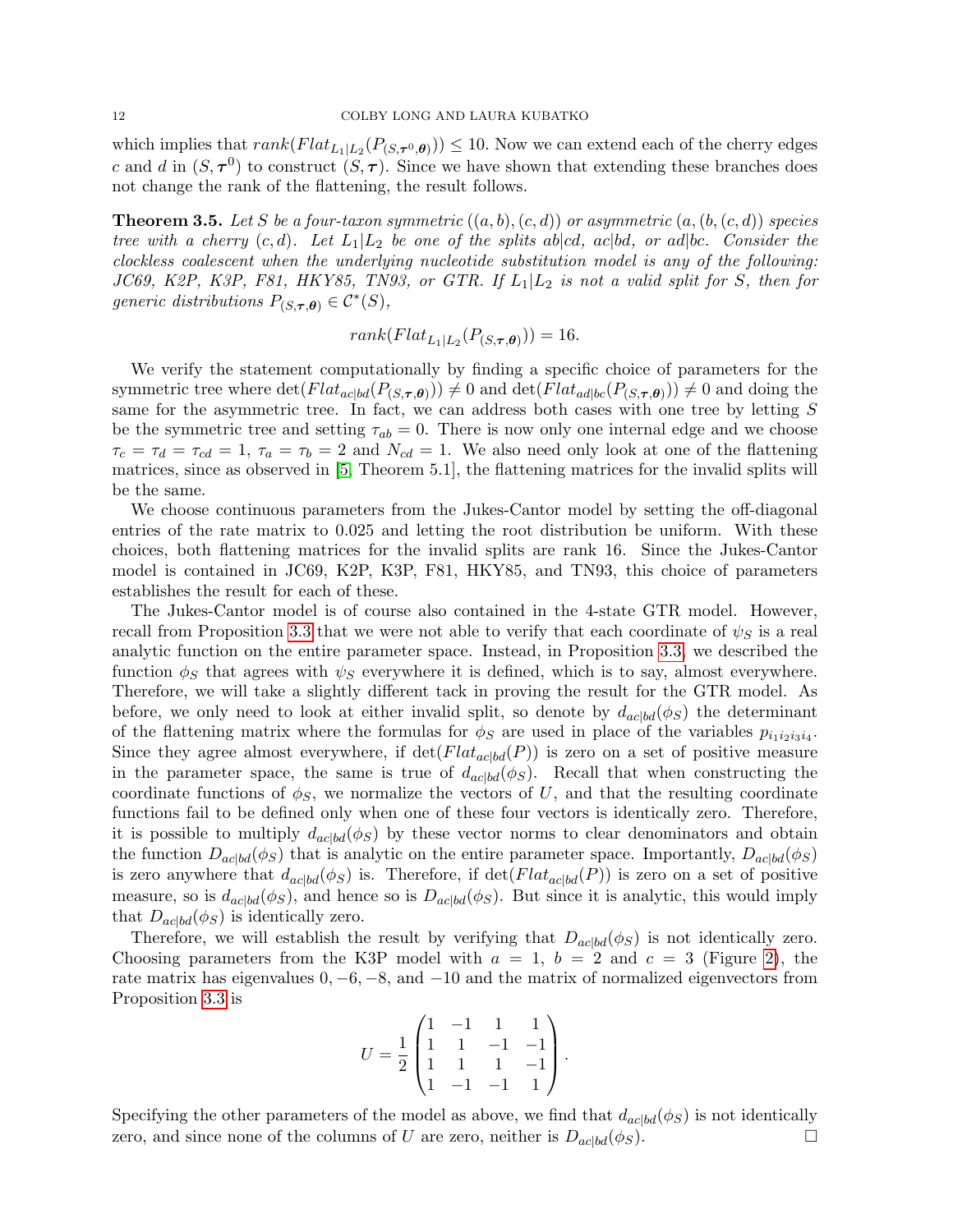

<span id="page-12-0"></span>FIGURE 5. Extending one leaf in a cherry of S.

A matrix has rank less than or equal to k if and only if all of its  $(k + 1) \times (k + 1)$  minors vanish. Therefore, by Theorem [3.4,](#page-9-0) if  $S_1$  is a 4-leaf tree displaying the split ab|cd then all of the 11 × 11 minors of the flattening matrix for that split vanish on the set  $\mathcal{C}^*(S_1)$ . Theorem [3.5](#page-11-0) shows that if  $S_2$  is a 4-leaf tree that does not display the split abled, then one of these minors will not vanish on the set  $\mathcal{C}^*(S_2)$ . Hence, as per the discussion at the beginning of Section [3,](#page-6-0) the set of parameters for  $S_2$  mapping into  $\mathcal{C}^*(S_1) \cap \mathcal{C}^*(S_2)$  is a set of measure zero. Thus, the unrooted species tree parameter of the clockless coalescent is generically identifiable.

Since coalescent events do not occur in leaves of the species tree, Theorem [3.4](#page-9-0) applies equally to the p-coalescent and clockless p-coalescent models. Following Proposition [3.1,](#page-7-1) we observed that showing the identifiability of the unrooted species tree parameter of the p-coalescent requires proving the same result for 4-leaf trees in a model that allows multiple effective population size parameters on a single edge. Specifically, a model where the maximum number of effective population size parameters on each edge is bounded by the total number of edges in an  $n$ -leaf binary tree,  $2n-3$ , is sufficient to prove identifiability of the unrooted species tree parameter in  $C_n^*(N)$ . We have essentially already proven this for all n.

Both distributions in the proof of Theorem [3.5](#page-11-0) are still contained in the model where we allow multiple effective population size parameters on each edge since we can just choose the multiple parameters on  $e_{cd}$  to all be equal to one. We must still verify that the parameterization map for this model is analytic, but the argument from Section [3.1](#page-8-2) remains unchanged when we allow multiple effective population size parameters on each edge. Thus, the same choices of parameters from the proof of Theorem [3.5](#page-11-0) establish the result for the clockless p-coalescent. We also intentionally chose a point corresponding to an equidistant tree so that it applies to the p-coalescent. Thus, we have the following corollary.

Corollary 3.6. The unrooted species tree parameters of the clockless coalescent, the p-coalescent, and the clockless p-coalescent models on an n-leaf tree are generically identifiable for all n when the underlying nucleotide substitution model is any of the following: JC69, K2P, K3P, F81, HKY85, TN93, or GTR.

3.3. Identifiability with invariant sites and gamma distributed rates. It is well known that the rate of evolution may vary across sites [\[33,](#page-17-18) [34\]](#page-17-19). One way to account for this is to let each site evolve according to the same model but where the rate matrix at each site is scaled by a random factor drawn from a specified gamma distribution. If the underlying nucleotide substitution model is assumed to be the GTR model, this is what is known as the  $GTR+\Gamma$ model.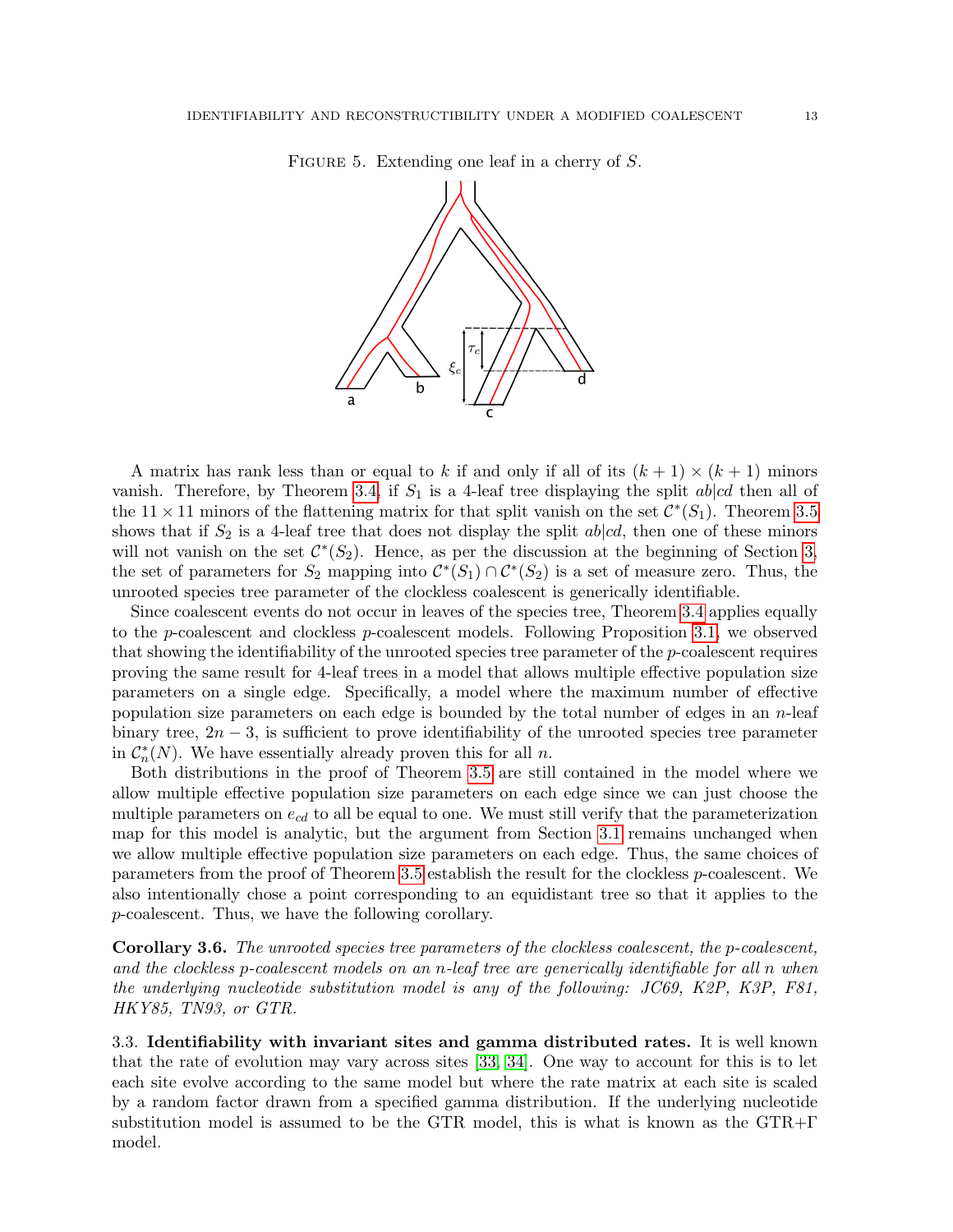In practice, the gamma distribution is approximated using  $m$  rate categories, each with probability  $\frac{1}{m}$ . Let the density of the gamma distribution  $G(\alpha, \beta)$  be given by  $g(\rho; \alpha, \beta)$ . The rate for each category  $\rho_i \in (0,\infty)$  for  $1 \leq i \leq m$  is determined by first setting  $a_1 = 0$  and then computing the points  $a_i$  for  $2 \leq i \leq m$  such that

$$
\int_{a_i}^{a_{i+1}} g(\rho, \alpha, \beta) \ d\rho = \frac{1}{m}
$$

.

For  $1 \leq i \leq m-1$ , the rate  $\rho_i$  is then given by the mean over each interval,

$$
\rho_i = m \cdot \int_{a_i}^{a_{i+1}} \rho \cdot g(\rho, \alpha, \beta) d\rho = \left(\frac{m\alpha}{\beta}\right) \left(I(b\beta, \alpha+1) - I(\alpha\beta, \alpha+1)\right)
$$

where

$$
I(z, \alpha) = \left(\frac{1}{\Gamma(\alpha)}\right) \int_0^z \exp(-x) x^{\alpha - 1} dx.
$$

The last rate  $\rho_m$  is then  $\left(\frac{m\alpha}{\beta}\right)$  $\left(\frac{n\alpha}{\beta}\right) - \sum_{i=1}^{m-1} \rho_i$ . We reproduce these formulas from [\[34\]](#page-17-19) here only to show that the rates can be expressed as analytic functions in the parameters  $\alpha$  and  $\beta$  and consequently that the distributions from the GTR+Γ model are given by real analytic functions of the parameters.

It is also common to account for invariant sites by using the  $GTR+I+\Gamma$  model, where  $\delta$  is the proportion of sites that do not evolve at all. The multispecies coalescent with the m-discrete  $\kappa$ -state GTR+I+Γ model was shown to exhibit the same flattening ranks as the multispecies coalescent with the  $\kappa$ -state GTR model in [\[5\]](#page-16-0). This is not terribly surprising as a probability distribution from the former is the sum of  $m + 1$  distributions each satisfying the same linear relations. Explicitly,

$$
p_{i_1i_2i_3i_4|(S,\tau,\theta)}^{\Gamma+\delta} = \frac{(1-\delta)}{m} (p_{i_1i_2i_3i_4|(S,\tau,\theta)}^{\rho_1} + \ldots + p_{i_1i_2i_3i_4|(S,\tau,\theta)}^{\rho_m}) + \delta(z_{i_1i_2i_3i_4|\theta}),
$$

where  $p_i^{\rho_j}$  $\lim_{i_1i_2i_3i_4|(S,\tau,\theta)}$  is the probability of observing  $i_1i_2i_3i_4$  from the multispecies coalescent model with scaling factor  $\rho_j$  and  $z_{i_1i_2i_3i_4|\theta}$  is the probability of observing this state an an invariant site. If S has a  $(c, d)$  cherry as above, then each summand is contained in the linear space defined by the linear relations of the form  $p_{\star\star i_3i_4} - p_{\star\star i_4i_3}$  in the distribution space. The sum satisfies these relations as well, so we have

$$
rank(Flat_{ab|cd}(P_{(S,\tau,\theta)}^{\Gamma+\delta})) \le {\kappa+1 \choose 2}.
$$

For a non-equidistant tree, the same result no longer applies. If we extend a leaf in the cherry of S as we did in Theorem [3.4,](#page-9-0) we will still have

$$
rank(Flat_{ab|cd}(P^{\rho_j}_{(S,\tau,\theta)})) \leq {\kappa+1 \choose 2},
$$

but the particular linear relationships satisfied by the columns of each flattening matrix will depend on the entries of the transition matrix on the extended edge, which in turn depend on the  $\rho_i$ . However, we can obtain an analogous result for JC+I+Γ, where the JC refers to the  $\kappa$ -state Jukes-Cantor model. When  $\kappa = 4$ , we prove the result for  $m = 2, 3$ , and 4, as four is the most common number of categories used in actual phylogenetic applications [\[14\]](#page-17-20).

**Theorem 3.7.** Let S be a four-taxon symmetric  $((a, b), (c, d))$  or asymmetric  $(a, (b, (c, d))$  species tree with a cherry  $(c, d)$ . Let  $L_1|L_2$  be one of the splits ab|cd, ac|bd, or ad|bc. For  $\kappa \geq 4$ , consider the κ-state m-discrete  $J\mathcal{C}+I+\Gamma$  model under the coalescent with species tree S and  $m \leq 4$ .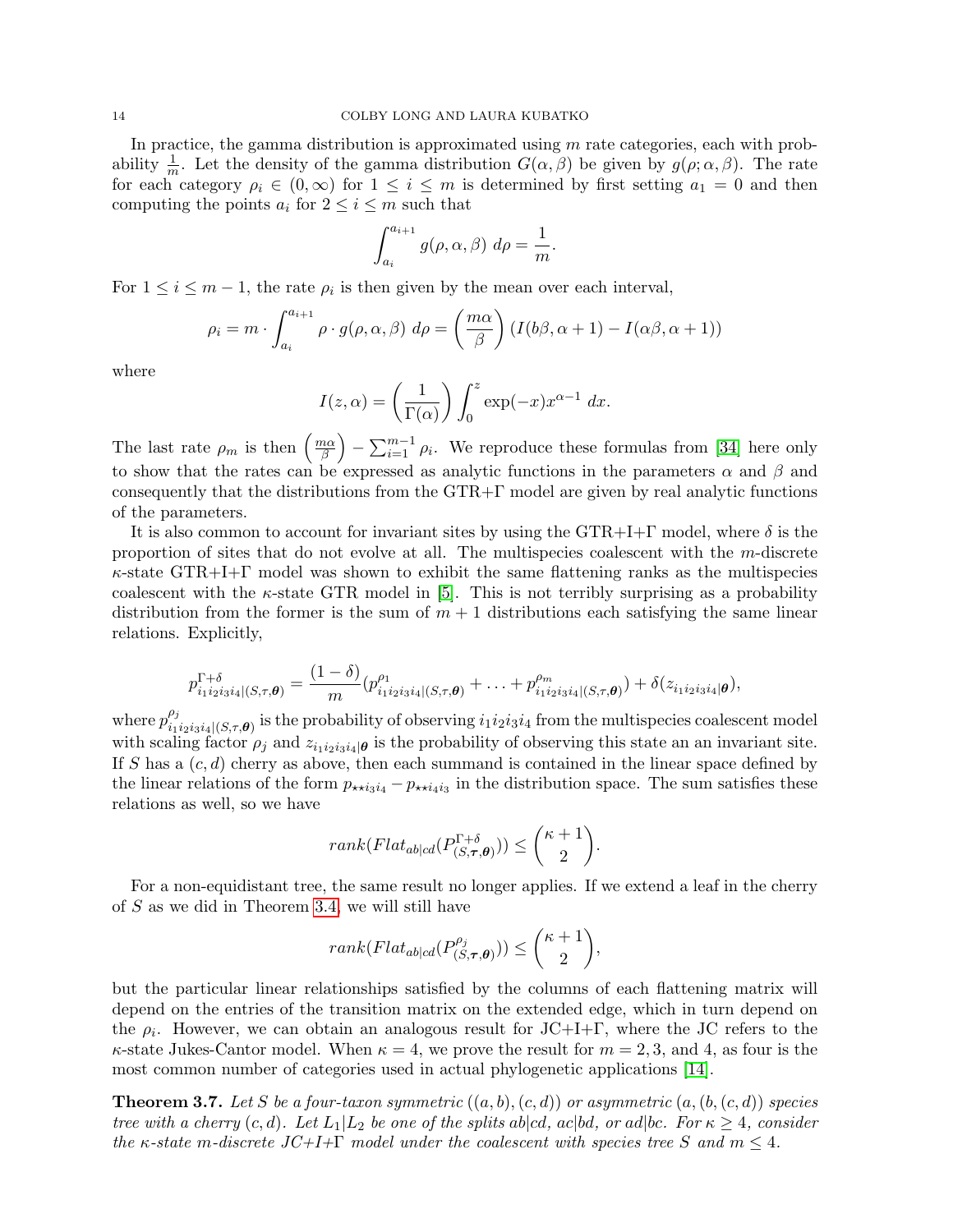(1) If  $L_1|L_2$  is a valid split for S, then for all  $P_{(S,\tau)}^{\Gamma+1}$  $C^{\Gamma+I}_{(S,\tau,\boldsymbol{\theta})} \in \mathcal{C}^*(S,N),$ 

$$
rank(Flat_{L_1|L_2}(P_{(S,\tau,\theta)}^{ \Gamma+I})) \leq \kappa^2 - \binom{\kappa - 1}{2}
$$

(2) If  $L_1|L_2$  is not a valid split for S, then for generic distributions  $P_{S,\tau}^{\Gamma+I}$  $\mathcal{C}^{F+I}_{(S,\boldsymbol{\tau})} \in \mathcal{C}^*(S,N),$ 

$$
rank(Flat_{L_1|L_2}(P_{(S,\tau,\theta)}^{ \Gamma+I})) > \kappa^2 - \binom{\kappa - 1}{2}
$$

*Proof.* Let  $L_1|L_2$  be the split  $ab|cd$  that is valid for S and consider the distribution  $P_{(S,\xi,\theta)}$  from the Jukes-Cantor model. Without loss of generality, suppose  $\xi_c \geq \xi_d$ . Construct the vector  $\tau$ with all entries equal to those of  $\xi$  but with  $\tau_c = \xi_d$ . Again, by symmetry, we have

$$
p_{\star \star i_3 i_4|(S,\tau,\theta)} = p_{\star \star i_4 i_3|(S,\tau,\theta)}.
$$

As in Theorem [3.4,](#page-9-0) we will identify the tree  $(S, \xi)$  as an extension of  $(S, \tau)$ . For the JC model, there are only two distinct entries of  $M = e^{Q(\xi_c - \xi_d)}$ . Let  $M_{ij} = a$  if  $i = j$  and b otherwise. Therefore, we have

$$
p_{\star\star i_3i_4|(S,\xi,\boldsymbol{\theta})} = ap_{\star\star i_3i_4|(S,\boldsymbol{\tau},\boldsymbol{\theta})} + \sum_{i_3\neq j} bp_{\star\star j i_4|(S,\boldsymbol{\tau},\boldsymbol{\theta})},
$$

and one can check that for distinct  $k_1, k_2, k_3 \in [\kappa]$ , the distribution  $P_{(S,\xi,\theta)}$ , satisfies

$$
p_{\star \star k_1 k_2} - p_{\star \star k_1 k_3} - p_{\star \star k_2 k_1} + p_{\star \star k_2 k_3} + p_{\star \star k_3 k_1} - p_{\star \star k_3 k_2} = 0.
$$

We obtain such a relation for any 3-element subset of  $\kappa$ . Moreover, since this linear relation does not depend on a or b, it is satisfied by  $P_{\text{loc}}^{\rho_i}$  $|_{(S,\xi,\theta)}^{\rho_i},$  by  $Z_{|\theta}$ , and hence, by any distribution from the m-discrete JC+I+ $\Gamma$  model. Consider the  $\binom{\kappa-1}{2}$  $\binom{-1}{2}$  relations that come from choosing 3-element subsets of the form  $\{k_1, k_2, \kappa\}$ . For all  $k_1, k_2 \in [\kappa-1]$ , exactly one of these relations involves the variable  $p_{\star \star k_1 k_2}$ . Therefore, these relations are linearly independent, and so (1) follows.

In [\[5,](#page-16-0) Theorem 5.1] the authors show that for all m, when  $\kappa \geq 4$ , if  $L_1/L_2$  is not a valid split for S, then

$$
rank(Flat_{L_1|L_2}(P_{(S,\tau,\theta)}^{\Gamma+I}) > \kappa^2 - \kappa.
$$

When  $\kappa \geq 5$ , we have

$$
\kappa^2 - \kappa \ge \kappa^2 - \binom{\kappa - 1}{2},
$$

which establishes our result. For  $\kappa \leq 4$ , we must produce a choice of parameters to prove that the claim holds for  $m = 2, 3$ , and 4 and for both the symmetric and asymmetric trees. Choosing  $\alpha = \beta = 1$  and the same continuous JC69 parameters from Theorem [3.5](#page-11-0) establishes the result.  $\Box$ 

Since all of the parameterization functions involved are analytic, this is enough to prove the identifiability of the unrooted species tree parameter of the  $J\text{C+I}+\Gamma$  model. Thus, we have the following corollary.

Corollary 3.8. The unrooted species tree parameters of the clockless coalescent, the p-coalescent, and the clockless p-coalescent models on an n-leaf tree are generically identifiable for all n when the underlying nucleotide substitution model is the m-discrete  $\kappa$ -state  $J\mathcal{C}+I+\Gamma$  model with  $\kappa > 5$ and  $m \in \mathbb{N}$  and with  $\kappa = 4$  and  $m = 2, 3,$  or 4.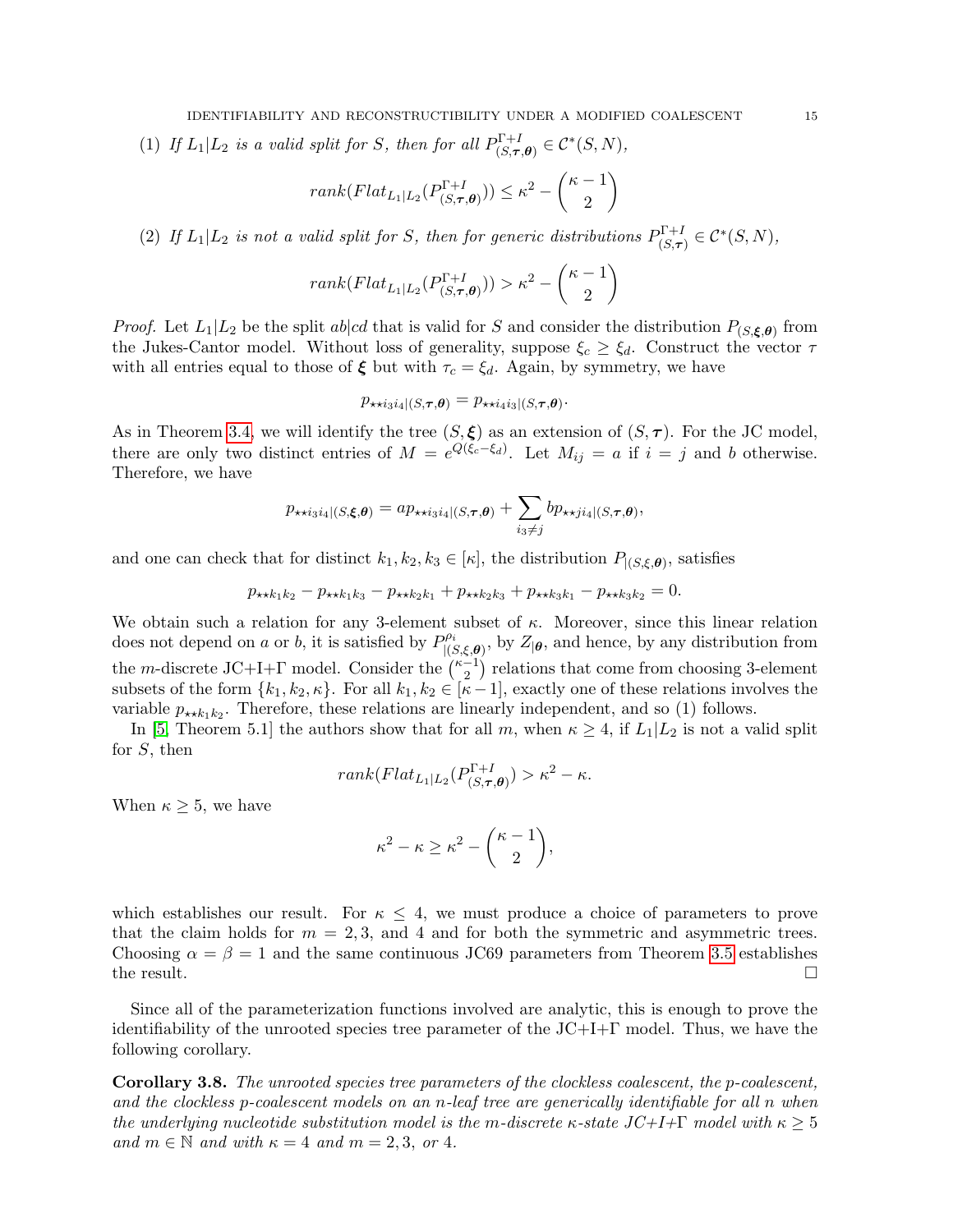### 16 COLBY LONG AND LAURA KUBATKO

Moreover, the parameters that we used to demonstrate that the invalid flattenings are full rank come from an exponential distribution. Therefore, the same result holds for a model where the  $m$  rates are constructed from an exponential distribution. In fact, this also applies to a more general variable rates model where the m rates are free parameters.

## 4. Conclusions

<span id="page-15-0"></span>In the previous section, we have proven that the unrooted species tree parameters of several more generalized versions of the multispecies coalescent model are generically identifiable. Moreover, the means by which we have proven identifiability give us the necessary framework for reconstructing the unrooted species tree from data. In each case, we showed that we can reconstruct the unrooted quartets of the species tree parameter if we know the distribution exactly by taking ranks of the flattening matrices. Specifically, for a 4-state model and generic choices of parameters, we showed that the rank of the flattening matrix for the quartet compatible with the species tree will be less than or equal to 10 while the other two flattening matrices will both be rank 16.

This gives a natural method for inferring the unrooted species tree from actual biological data. Specifically, for each quartet, we infer the unrooted quartets of the species tree by determining which of the three flattening matrices is closest to being rank 10. The method of singular value decomposition from linear algebra already provides a means of determining how close a matrix is to being of a certain rank [\[8\]](#page-16-6). This is exactly the procedure used by the method SVDQuartets, which is already fully implemented in the PAUP<sup>∗</sup> software [\[26\]](#page-17-21). Hence, there is strong theoretical justification for applying SVDQuartets for phylogenetic reconstruction even when effective population sizes vary throughout the tree or when the molecular clock does not hold.

The model presented in Section 2, as well as that presented in Chifman and Kubatko (2015), describes the situation in which gene trees are randomly sampled under the multispecies coalescent model, and then sequence data for a single site evolve along each sampled gene tree according to one of the standard nucleotide substitution models. Data generated in this way have been termed "coalescent independent sites" [\[31\]](#page-17-22) to distinguish them from SNP data. Although coalescent independent sites and SNP data refer to observations of single sites that are assumed to be conditionally independent samples from the model given the species tree, SNP data are generally biallelic, while coalescent independent sites may include three or four nucleotides at a site, or may be constant. Thus SNP data are a subset of coalescent independent sites data, and the results derived here apply to these data as well.

The other situation in which one might wish to apply these results is to multilocus data. Multilocus data are data in which individual genes are sampled from the species tree under the multispecies coalescent, but for each sampled gene tree, many individual sites are observed. Typical genes observed in phylogenomic studies range from 100 base pairs (bp) to 2,000bp in size, though most are less than 500bp. The site patterns observed within a gene are not independent observations under the model because they share the same gene tree, and thus it is not immediately obvious that the results presented here apply to this case. However, consider the case in which a large sample of genes, say  $W$ , is obtained, and for each gene,  $S$  sites are observed. Then, the flattening matrices of site pattern counts constructed from such data will be S times the flattening matrix of site pattern counts that would have been observed if only a single site had been observed from each gene tree, which does not change the matrix rank. It is clear that as  $W \to \infty$ , the correct theoretical distribution will be well-approximated by the observed site pattern frequencies, and the results presented here will hold. In practice, the genes will vary in their lengths and a more careful argument is required. We have elsewhere carried out thorough simulation studies to show that the methods used in SVDQuartets hold for multilocus data as well as for SNP data and for coalescent independent sites for the original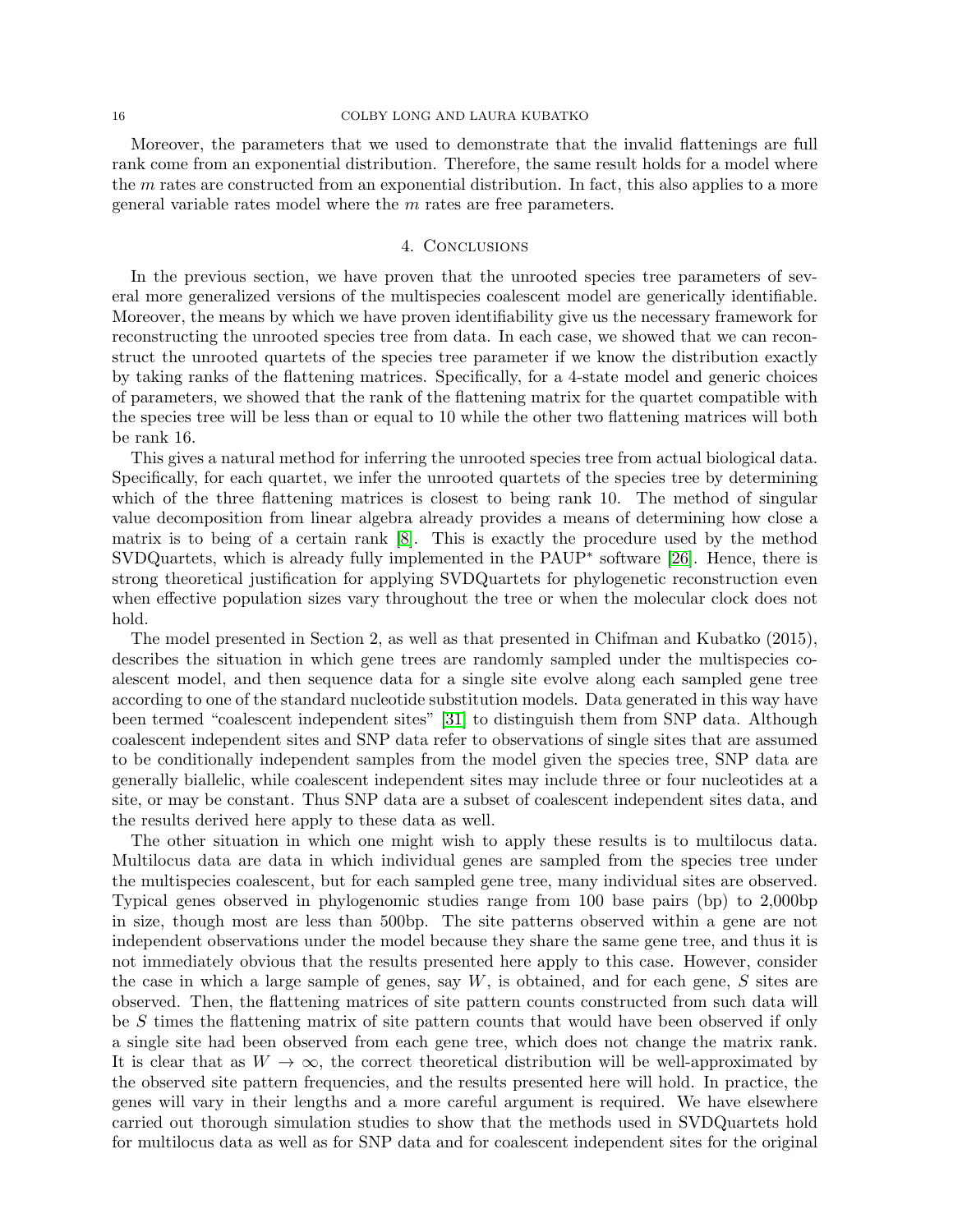model [\[4\]](#page-16-1), and we verify these results under the model presented here in comparison with other species tree estimation methods elsewhere [\[17\]](#page-17-23).

We note two possible criticisms of this method. The first is that, while we showed that generically the flattening matrices for the invalid splits will be rank 16, we have no theoretical guarantees that they are not arbitrarily close to the set of rank 10 matrices. Therefore, we do not know a priori that this method will provide any insight with a finite amount of either simulated or actual biological data. Along the same lines, determining that a flattening matrix is close to the set of rank 10 matrices does not necessarily mean that it is close to the set of distributions arising from a coalescent model, as the latter is properly contained in the former. While both valid considerations, they appear to be academic, as SVDQuartets has already been shown to be an effective reconstruction method on several data sets, both real and simulated [\[4,](#page-16-1) [6\]](#page-16-7). As mentioned above, in a forthcoming paper, we will demonstrate that SVDQuartets also works well in practice by simulating data from these modified coalescent models and applying the method to real biological data sets known to violate the molecular clock.

In recent years, the amount of sequence data available for species tree inference has increased rapidly, presenting significant computational challenges for most model-based species tree inference methods that accommodate the coalescent process. The SVDQuartets method, however, is fully model-based but inference using this method is much more computationally efficient than other methods. This is because, for each quartet considered, all that is required is construction of the three flattening matrices, which involves the simple task of counting site patterns, and computation of singular values from these  $16 \times 16$  matrices. In addition, increases in sequence length benefit the performance of the method (because site pattern probabilities are estimated more accurately) with almost no increased computational cost, in direct contrast to other species tree inference methods, such as \*BEAST [\[9\]](#page-16-8) and SNAPP [\[2\]](#page-16-9). In the work presented here, we show that the theory underlying the SVDQuartets method holds in much more general settings than originally suggested. In particular, the method can be applied to data that violate the molecular clock and to the case in which each branch of the species has a distinct effective population size. Thus, this work is a significant advance that will contribute meaningfully to the collection of methods available to infer species-level phylogenies from phylogenomic data in very general settings.

### **REFERENCES**

- <span id="page-16-4"></span>[1] E. S. Allman, C. Ané, and J. A. Rhodes. Identifiability of a Markovian model of molecular evolution with gamma-distributed rates. Advances in Applied Probability, 40:228–249, 2008.
- <span id="page-16-9"></span>[2] D. Bryant, R. Bouckaert, J. Felsenstein, N. Rosenberg, and A. Roy Choudhury. Inferring species trees directly from biallelic genetic markers: bypassing gene trees in a full coalescent analysis. Mol. Biol. Evol., 29(8):1917– 1932, 2012.
- <span id="page-16-3"></span>[3] B. Charlesworth. Effective population size and patterns of molecular evolution and variation. Nature Reviews Genetics, 10:195–205, 2009.
- <span id="page-16-1"></span>[4] J. Chifman and L. Kubatko. Quartet inference from SNP data under the coalescent model. Bioinformatics, 30(23):3317–3324, 2014.
- <span id="page-16-0"></span>[5] J. Chifman and L. Kubatko. Identifiability of the unrooted species tree topology under the coalescent model with time specific rate variation and invariable sites. Journal of Theoretical Biology, 374:35–47, 2015.
- <span id="page-16-7"></span>[6] J. Chou, A. Gupta, S. Yaduvanshi, R. Davidson, M. Nute, S. Mirarab, and T. Warnow. A comparative study of SVDQuartets and other coalescent-based species tree estimation methods. BMC Genomics, 16(Suppl 10):S2, 2015.
- <span id="page-16-2"></span>[7] J. Felsenstein. Evolutionary trees from DNA sequences: A maximum likelihood approach. J. Mol. Evol., 17(6):368–76, 1981.
- <span id="page-16-6"></span>[8] G. H. Golub and C. F. V. Loan. Matrix Computation. Johns Hopkins University Press, 4th edition, 2013. Section 2.4.
- <span id="page-16-8"></span>[9] J. Heled and A. J. Drummond. Bayesian inference of species trees from multilocus data. Mol. Biol. Evol., 27(3):570–580, 2010.
- <span id="page-16-5"></span>[10] K. Hoffman and R. Kunze. Linear Algebra. Prentice Hall, second edition, 1971.